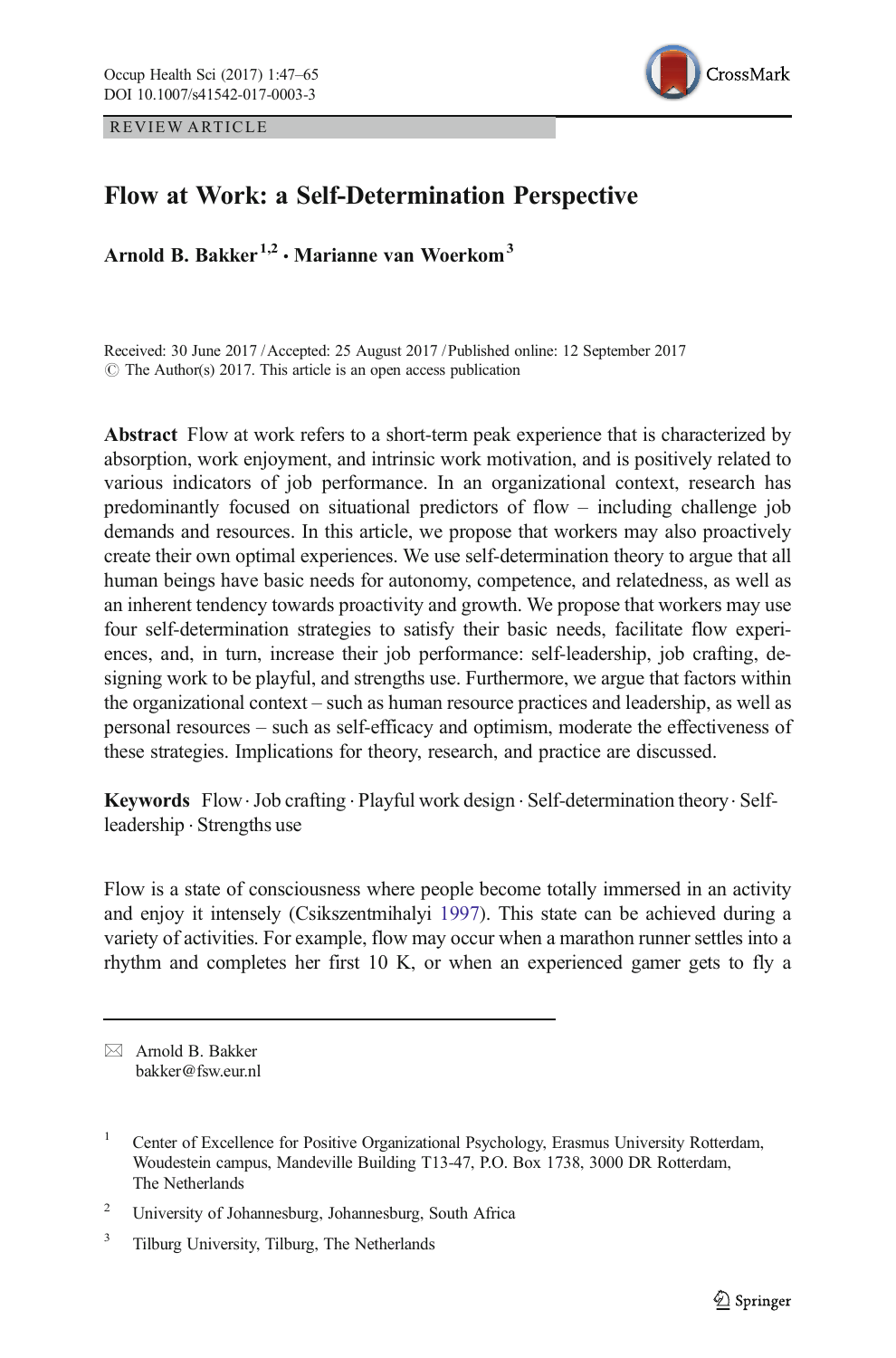supersonic aircraft above unknown territory in his favorite videogame. In a work context, a creative director may experience flow when she manages to develop an exciting marketing campaign for a dull industry. Flow is a peak experience that is enjoyable and intrinsically motivating  $-$  an experience that makes time fly (Bakker [2008\)](#page-14-0). The optimal experience is most likely when skills equal challenges, and often coincides with episodic creativity and excellent performance. This is the reason why the flow concept continues to attract attention in the organizational psychology and management literatures (Fullagar and Delle Fave [2017](#page-16-0)).

Previous studies have found evidence for flow experiences among top-athletes, artists, and exceptionally skilled workers (Csikszentmihalyi [1975](#page-15-0); Moneta [2012\)](#page-17-0). In the present article, we focus on the work domain and argue that *all* employees may experience flow through using proactive individual strategies, including self-leadership, job crafting, playful work design, and strengths use. We briefly review research on flow at work, and then use self-determination theory to argue that employees may influence their own flow experience instead of passively responding to their work environment. The proposed model of work-related flow also identifies possible moderators of the relationship between self-determination strategies and flow, namely human resource (HR) practices, leadership, the work context, and personal resources.

This article aims to make the following theoretical contributions. First, we integrate flow and self-determination theories in order to develop a theoretical model predicting job performance. This model will inform both theories, and may set the stage for new research and applications in an organizational context. Second, we propose four specific behavioral strategies through which employees may facilitate their own flow experiences: self-leadership, job crafting, playful work design, and strengths use. A third contribution of this article is the identification of contextual variables that can be expected to moderate the impact of self-determination strategies on performance by facilitating flow.

### A Brief Review of Flow Research

Most definitions of flow have three elements in common, namely the total immersion in an activity (absorption), utmost enjoyment of which one is not necessarily aware, and intrinsic motivation (Bakker [2008;](#page-14-0) Csikszentmihalyi [1997](#page-15-0); Larson and Richards [1994](#page-17-0)). Individuals who experience flow indicate that their sense of time disappears, because they are fully concentrated on what they are doing. The experience is so enjoyable that people are intrinsically motivated to continue with what they do. The activity is rewarding in itself. When in flow, individuals perform the activity with the aim of experiencing the inherent pleasure and satisfaction in the activity (cf. Deci and Ryan [2000\)](#page-15-0). Flow is a peak experience that fluctuates considerably from performance episode to performance episode – that is, within persons and within days.

Applied to work, flow is defined as a short-term peak experience that is characterized by absorption, work enjoyment, and intrinsic work motivation (Bakker [2005\)](#page-14-0). Employees in flow are fascinated by the tasks they perform (Harackiewicz and Elliot [1998\)](#page-16-0); the intrinsic aspects of their work tasks motivate them. Flow is also a state of intense involvement in an activity, which has been associated with high levels of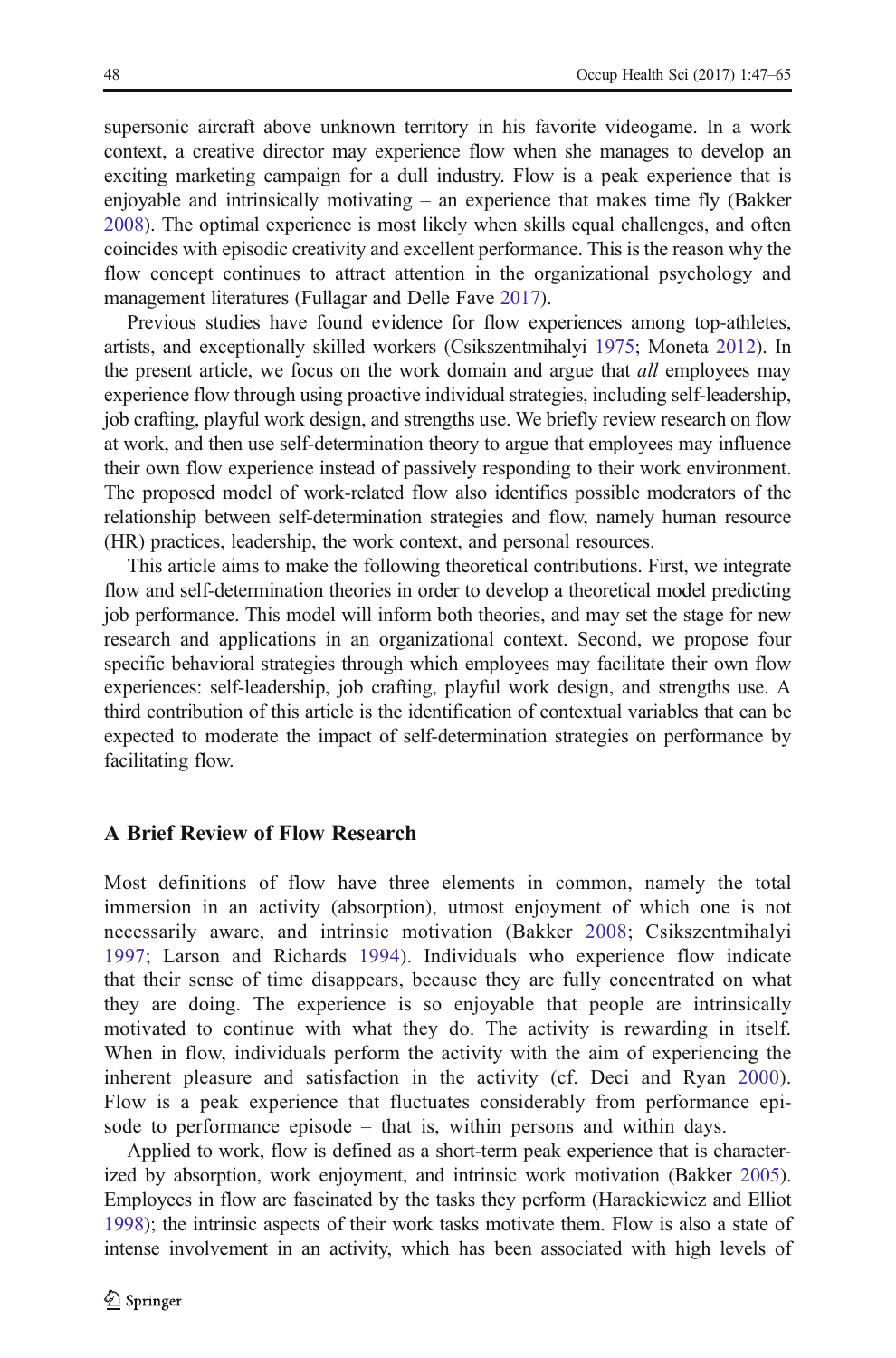performance, confidence, focus, ease, and automaticity (Harris et al. [2017](#page-16-0)). During flow, performance is reported as automatic, and happening without deliberate effort. For example, a professor who delivers a keynote presentation to a large audience may feel in complete control because she discusses the topics in which she has invested 20 years of her life. She goes effortlessly through her presentation, feeling that all those years of studying, analyzing, discussing, writing, and dealing with rejections by journal editors are now finally justified. She has, quite literally, a peak experience.

There are several instruments for the measurement of flow (for an overview, see Schiepe-Tiska and Engeser [2017\)](#page-17-0), including experience-sampling questionnaires that assess proxies of flow (challenge-skill ratios); and survey instruments like the flow state scale (Jackson and Marsh [1996\)](#page-16-0). The latter scale assesses various possible components of flow, including the merging of action and awareness, loss of reflective self-consciousness, high sense of control of one's actions, and clear, unambiguous feedback. In the work domain, scholars have started to use the work-related flow scale (the WOLF; Bakker [2008\)](#page-14-0). This instrument includes three scales for the measurement of absorption, work enjoyment, and intrinsic work motivation. Recent studies have shown that the instrument has good psychometric properties. The WOLF shows satisfactory factorial validity in a range of studies carried out in various cultures and using various languages. More specifically, the three-factor structure of the WOLF was confirmed in The Netherlands (Bakker [2008](#page-14-0); Van der Heijden and Bakker [2011](#page-18-0); Peters et al. [2014](#page-17-0)), Norway (Hofslett Kopperud and Vivoll Straume [2009](#page-16-0)), Spain (Salanova et al. [2006\)](#page-17-0), Italy (Zito et al. [2015\)](#page-18-0), South Africa (Geyser et al. [2015\)](#page-16-0), and Pakistan (Zubair and Kamal [2015\)](#page-18-0). One study carried out in Australia (Happell et al. [2015\)](#page-16-0) found that the items representing the work enjoyment and intrinsic motivation dimensions of the WOLF loaded on one dimension. In all studies, the three dimensions are moderately to strongly related – indicating that flow is one overall concept.

Flow is positively related to various indicators of job performance. For example, Hofslett Kopperud and Vivoll Straume ([2009](#page-16-0)) found that each of the flow dimensions was positively related to self-reports of task performance, whereas Bakker ([2008](#page-14-0)) found that flow was an important predictor of otherreports of performance. More specifically, Bakker found that work enjoyment was the most important predictor of task performance, whereas intrinsic work motivation was the most important predictor of contextual performance. Demerouti ([2006](#page-15-0)) also showed that flow was predictive of other-ratings of job performance (task and contextual performance), but particularly for employees high in conscientiousness. Flow experiences proved to be beneficial only for employees who could direct these experiences toward the right objects and activities – showing the importance of personality for the consequences of flow. Finally, Yan et al. ([2013](#page-18-0)) found that employees who frequently engaged in knowledge sharing (knowledge seeking and contributing) experienced more flow, which, in turn, predicted creativity. Specifically, employees who reported more attention focus and enjoyment as a consequence of knowledge sharing were more likely to produce new ideas, solve problems, and demonstrate originality in their work. Taken together, these studies show that flow in the workplace may have important consequences for job performance and creativity.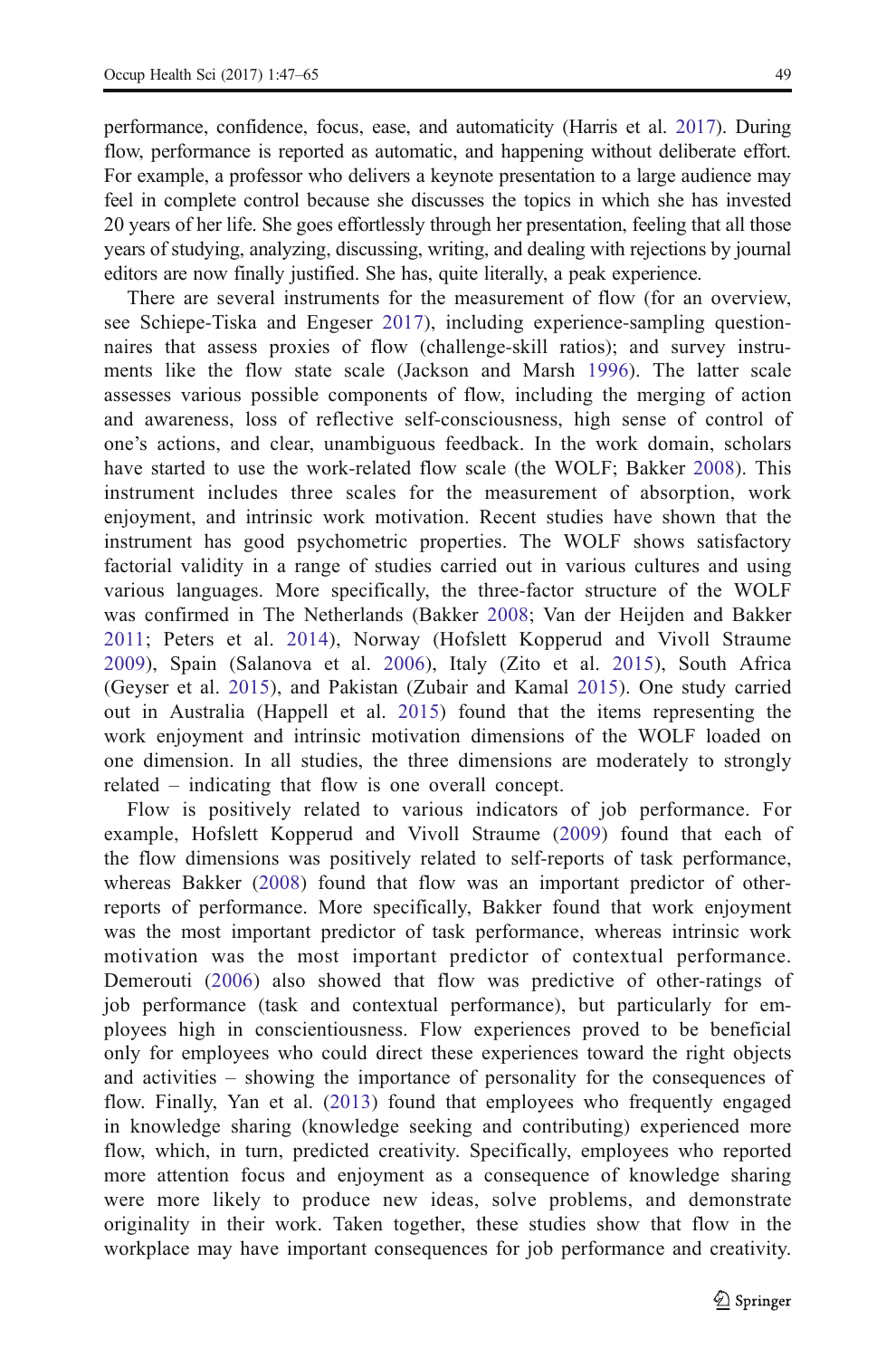### Antecedents of Work-Related Flow

Csikszentmihalyi's ([1997](#page-15-0)) experience sampling studies have shown that people more often experience flow during work than during leisure time. This begs the question of which characteristics of the work situation contribute to flow experiences. Since the majority of the classic flow studies have focused on the balance between situational challenges and personal skills as predictor of flow, we start with conceptualizing situational demands. According to the challenge-hindrance stressor framework (Cavanaugh et al. [2000\)](#page-15-0), challenge demands refer to work tasks and conditions that require effort and energy, but may result in growth, learning, and goal attainment when efficiently dealt with. For instance, highly complex work tasks require high levels of energy investment, but may also promote experiences of mastery and competence. In contrast, hindrance demands such as interpersonal conflicts present conditions that require considerable effort and energy, but do not have growth potential (LePine et al. [2005\)](#page-17-0). It can thus be expected that challenge demands foster flow, whereas hindrance demands undermine flow experiences.

Previous research has indeed shown that people need challenges to facilitate flow in a range of activities, including work. More specifically, the occurrence of flow is most likely when people perceive a balance between the challenge of a situation and their own skills to deal with this challenge (e.g., Clarke and Haworth [1994](#page-15-0); Csikszentmihalyi [1997\)](#page-15-0). For example, a proficient music teacher may perceive a balance between challenges and skills when he succeeds in teaching improvised jazz music to students who only learned to play classical music from sheets (Bakker [2005\)](#page-14-0). This balance enables the music teacher to perform at a high level and experience flow (intrinsic motivation, enjoyment, and absorption), which, consequently, facilitates the learning process for music students.

Whereas skills refer to personal resources employees have to deal with challenges, job resources refer to environmental resources that may be used to turn challenges into flow experiences. Job resources are those physical, psychological, social, or organizational aspects of the job that are functional in achieving work goals, stimulate personal growth, learning, and development, and reduce the stressful impact of (hindrance) job demands (Demerouti et al. [2001\)](#page-15-0). Examples of job resources are autonomy, social support and performance feedback. Research has indeed shown that such job resources make a positive contribution to the motivation, commitment, work engagement, and performance of individuals (Bakker et al. [2014;](#page-15-0) Hackman and Oldham [1980](#page-16-0)), and buffer the undesirable influence of job demands on stress reactions (Bakker et al. [2005\)](#page-15-0). Opportunities for self-growth, for example, enable employees to cope well with the high demands of their work, whereas performance feedback facilitates on-the-job learning and helps to improve performance on complex tasks.

Demerouti [\(2006\)](#page-15-0) investigated the link between Hackman and Oldham's [\(1980\)](#page-16-0) five core job characteristics and work-related flow. The combined index of these five job resources (skill variety, task identity, task significance, autonomy, and feedback) was positively related to flow. Using a longitudinal research design, Fullagar and Kelloway [\(2009\)](#page-16-0) studied the predictive validity of each of the five core job characteristics and found that skill variety and autonomy were both uniquely and positively associated with flow experiences. Furthermore, Mäkikangas et al. [\(2010\)](#page-17-0) showed that mean levels of job resources and flow as well as changes in both variables were positively related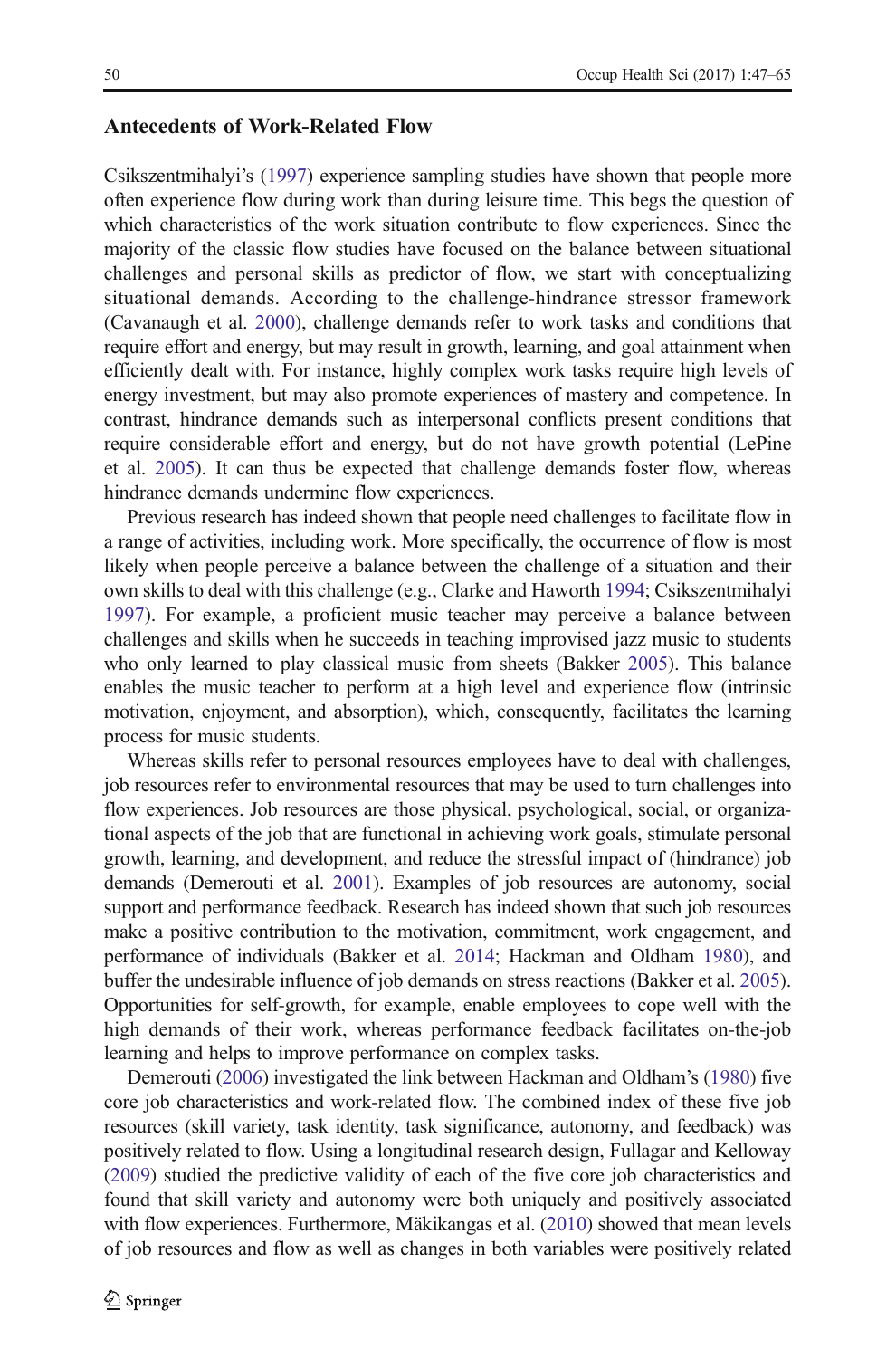with each other. Thus, employees with higher levels of social support, autonomy, feedback, opportunities for development and supervisory coaching reported more flow. Moreover, when these job resources increased over time, employees' levels of workrelated flow also increased.

Finally, in a recent daily diary study, Tadic et al. ([2015](#page-17-0)) investigated the role of job resources in the context of the challenge-hindrance stressor framework (Cavanaugh et al. [2000](#page-15-0)), focusing on two well-being indicators that are closely related to workrelated flow, namely daily positive affect and daily work engagement. Teachers were asked to fill out a daily diary questionnaire for several days in a row. The findings showed that job resources such as coaching, opportunities for self-growth, and feedback buffered the negative impact of daily hindrance demands on positive affect and work engagement, whereas these resources boosted the positive impact of challenge job demands on both outcomes. Taken together, these findings suggest that flow is most likely when employees are challenged in their work, and have the resources (i.e., skills and job resources) to deal adequately with these challenges.

Proposition 1 Challenging job demands and job resources are positively related to job performance, through work-related flow.

## Towards a Self-Determination Model of Flow

The above review shows that the literature on flow has made considerable progress by conceptualizing flow, validating measures of work-related flow, and by revealing possible organizational antecedents and consequences of flow. However, most of this research has treated employees as relatively passive individuals who react to their working environment, and who experience flow when this environment is challenging and resourceful. Flow research has largely ignored the possibility that people may also proactively create their own optimal experiences. Recent theoretical and empirical work has illustrated that employees do take personal initiative, and that proactive work behaviors can be very important for employee well-being and organizational performance (Parker et al. [2010](#page-17-0)).

In the present article, we argue that proactive work behavior is an important predictor of work-related flow and performance. More specifically, we propose that employees may use four self-determination strategies to facilitate peak experiences: self-leadership, job crafting, playful work design, and strengths use (see Fig. [1](#page-5-0)). These strategies satisfy basic psychological needs, foster flow, and indirectly facilitate performance. Our model further proposes that factors within the organizational context such as HR practices and leadership, as well as personal resources such as self-efficacy and optimism will directly affect the employment of self-determination strategies and the occurrence of flow and basic needs satisfaction, but will also moderate the effectiveness of these strategies. Below, we briefly outline the self-determination strategies, and then discuss organizational and personal factors that may moderate the effects of these strategies. We start with a brief discussion of self-determination theory – a theory that offers an excellent basis for the idea that individuals may create their own flow experiences.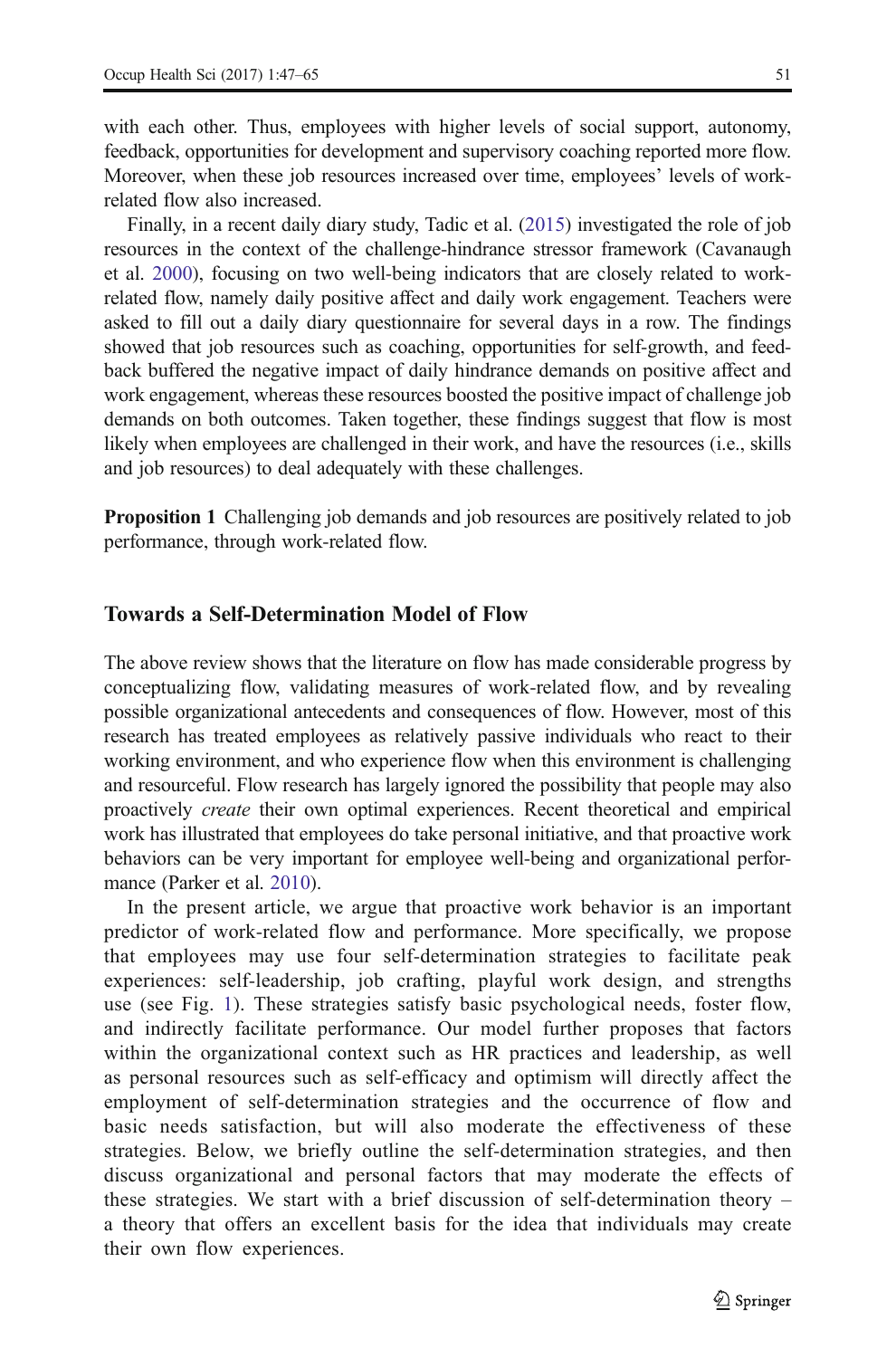<span id="page-5-0"></span>

Fig. 1 Self-determination model of flow. *Note*. JD-Rs = job demands and job resource

## Self-Determination Theory

Self-determination theory provides an overall framework for human flourishing, using three important building blocks (Deci and Vansteenkiste [2004\)](#page-18-0). The first is that human beings are inherently proactive and have the tendency to act on and master internal and external forces, rather than being passively controlled by those forces. Thus, employees may act on or actively regulate their enthusiasm when working on a project, and proactively influence their working environment in order to perform well. The second building block of self-determination theory is that people have an inherent tendency toward growth, development, and integrated functioning. Deci and Vansteenkiste argue that individuals "…are not mere products of social learning or programming but instead are oriented toward development and health and toward engaging their inner and outer environments in ways that promote these positive processes and outcomes." (p. 24). The third building block is that people may actualize their potential in a proactive way, but need a supporting environment (Deci and Ryan [2000\)](#page-15-0). The environment may provide the necessary resources (these are called 'nutriments' in self-determination theory), and in this way support activity, growth, and psychological well-being. Thus, the theory proposes that there is an interaction between the proactive and growthoriented individual and the social world that can either thwart or support human development and well-being.

According to self-determination theory, people have three innate psychological needs, namely the needs for autonomy, competence, and relatedness (Deci and Ryan [2000\)](#page-15-0). The need for autonomy implies that people have a universal urge to be causal agents and to experience volition (deCharms [1968\)](#page-15-0). The need for competence concerns people's inherent desire to be effective in dealing with the environment (White [1959\)](#page-18-0),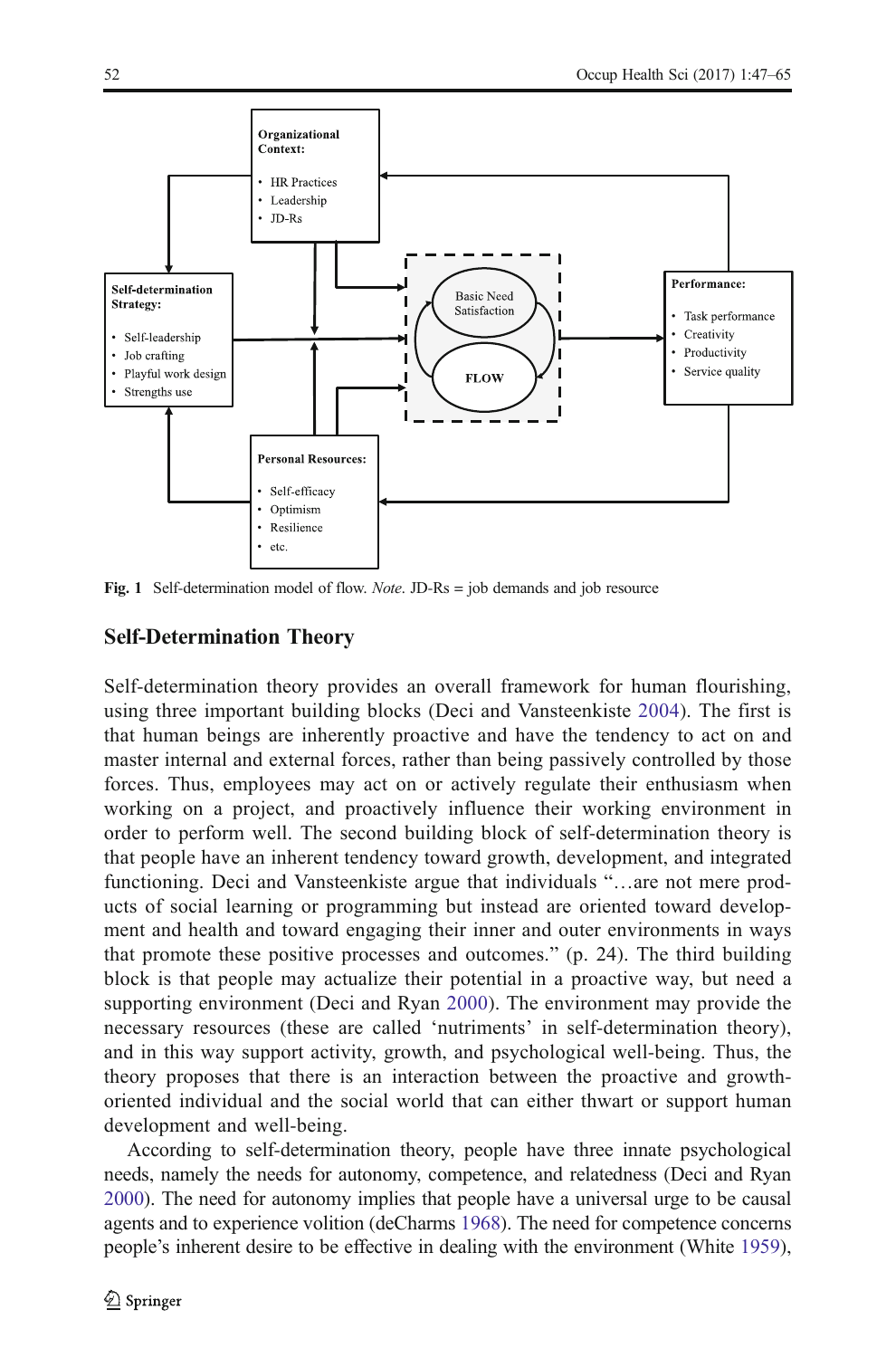and the need for relatedness or belongingness implies the universal propensity to interact with, be connected to, and experience caring for other people (Baumeister and Leary [1995\)](#page-15-0). Research of the past decades has indeed shown that satisfaction of these three needs fosters well-being and performance, whereas frustration of the needs fosters job strain and impaired performance (Gagné and Vansteenkiste [2013](#page-16-0)).

Although the name of the theory suggests that individuals determine their own wellbeing and performance, the vast majority of previous studies using self-determination theory have hypothesized and shown that the provision of environmental or job resources satisfies employees' basic needs (Gagné and Vansteenkiste [2013](#page-16-0)). Thus, when employees have access to social support, experience volition, and have opportunities to use a variety of skills, they report higher levels of well-being, because these resources satisfy basic needs for relatedness, autonomy, and competence. In this article, we use the building blocks of self-determination theory to argue that employees are crucial actors in the self-determination process and use proactive strategies to satisfy their basic needs and experience flow at work. We discuss four of these strategies, namely self-leadership, job crafting, playful work design, and strengths use.

## Self-Leadership

Self-leadership refers to the process by which people influence themselves to achieve the self-direction and self-motivation that is needed to behave and perform in desirable ways. Self-leadership comprises behavior-focused strategies, natural reward strategies and constructive thought pattern strategies (Houghton and Neck [2002](#page-16-0)). Behaviorfocused strategies such as self-observation, self-goal setting, self-reward, and selfcorrecting feedback and practice can facilitate the management of behaviors that are necessary but may be unpleasant. Natural reward strategies include efforts to incorporate more pleasant features into a task or to change the perception of a task by focusing on its inherently rewarding aspects (for instance, by shifting attention to features of the task that are enjoyable). Constructive thought pattern strategies include the creation of functional thinking patterns by challenging irrational beliefs, mental imagery of successful future performance and positive self-talk.

We expect that self-leadership may foster the satisfaction of basic needs. By using strategies to enhance self-direction and performance, self-leadership plays to the needs for autonomy and competence. The need for relatedness might be influenced in a more indirect way. For example, natural reward strategies and constructive thought patterns might lead to higher levels of positive affect, which according to broaden-and-build theory (Fredrickson [1998](#page-16-0), [2001](#page-16-0)) go along with a tendency to display approach behavior toward other persons and a greater perceived similarity with other persons (Waugh and Fredrickson [2006\)](#page-18-0).

We also propose that self-leadership may directly enhance work-related flow. By applying behavior-focused strategies and eliminating unproductive work behaviors, people are more likely to perceive a balance between the challenge of a situation and their own skills to deal with this challenge. Constructive thought pattern strategies help people to be less disturbed by dysfunctional, irrational beliefs that may prevent them from getting in a state of flow. By using natural reward strategies, people are more likely to be motivated by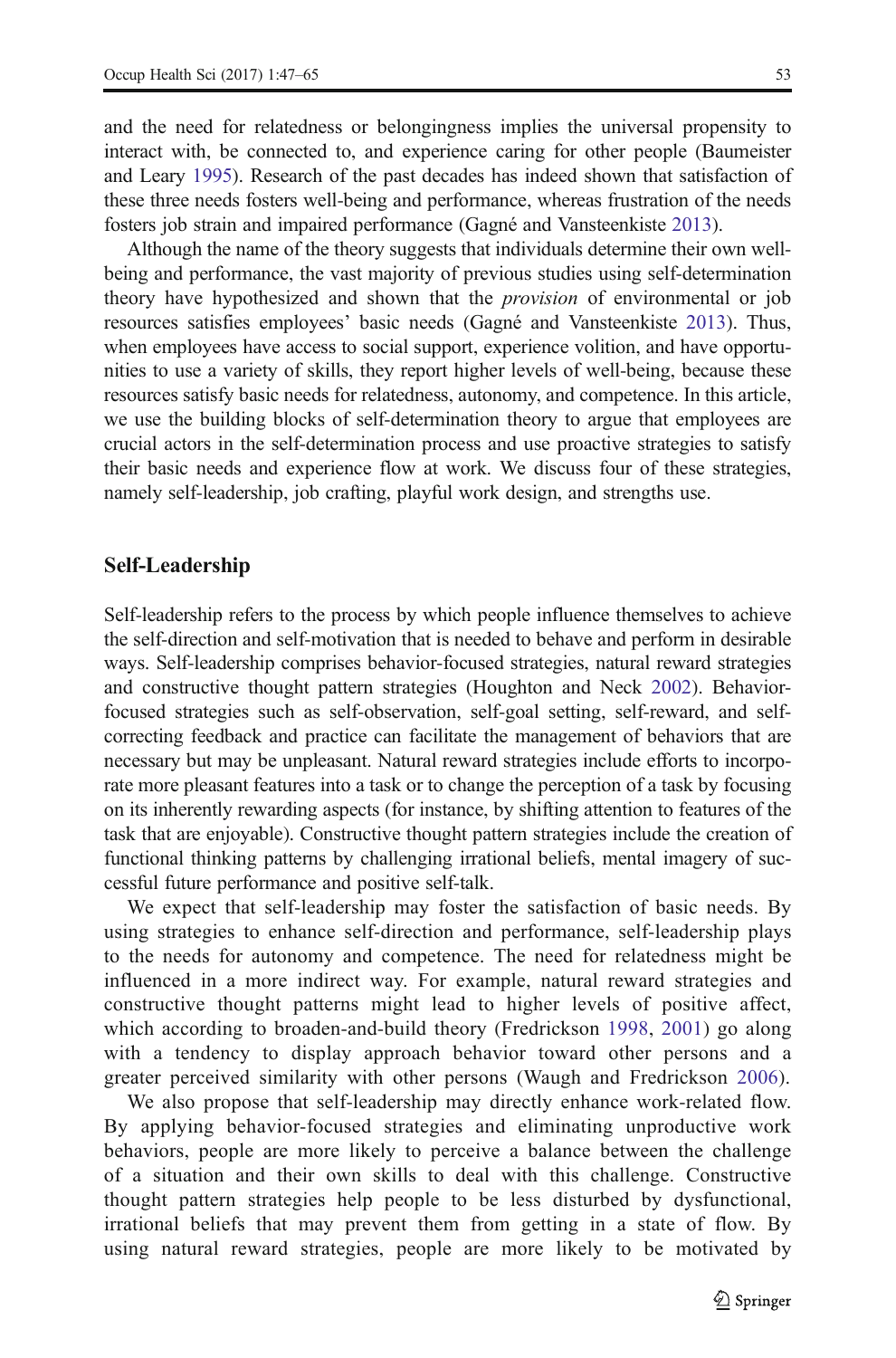inherently enjoyable aspects of the task, leading to higher levels of absorption, enjoyment and intrinsic motivation.

Proposition 2 Self-leadership has a positive impact on basic need satisfaction and flow.

### Job Crafting

Employees may actively change the design of their jobs by choosing tasks or negotiating different job content (Parker and Ohly [2008](#page-17-0)). This process has been referred to as job crafting (Wrzesniewski and Dutton [2001](#page-18-0)). Job crafting is defined as the physical and cognitive changes individuals make in their task or the relational boundaries of their task. Physical changes refer to changes in the form, scope or number of job tasks, whereas cognitive changes refer to changing how one sees the job. Changing relational boundaries means that individuals have discretion over whom they interact with while doing their job.

Job crafting is about changing the job in order to experience enhanced meaning of it. As a consequence, employees may be able to increase their person–job fit (Tims and Bakker [2010](#page-17-0)), and thereby increase the opportunity to experience flow and optimal performance. Berg et al. ([2013](#page-15-0)) have also argued that job crafting in ways that create opportunities to pursue passions, or the activities and topics that spark deep interest (e.g., learning, using technology), can be a rich source of enjoyment, engagement, and meaningfulness. Tims et al. [\(2012\)](#page-17-0) indeed showed that job crafting was positively related to colleague-ratings of absorption, vigor, and dedication, as well as in-role performance. Thus, employees who increased their job resources, for example, by asking for feedback from their supervisor and mobilizing their social network, were most likely to become immersed in their work and show peak performance.

Recent daily diary studies have shown that employees are more immersed in their work activities and enjoy their work more on the days they craft their jobs by seeking challenges and seeking resources (e.g., skill variety, opportunities for development; Petrou et al. [2012;](#page-17-0) Tims et al. [2014\)](#page-17-0). Furthermore, Harju et al. ([2016\)](#page-16-0) found that seeking challenges at work prevents boredom, an unpleasant state of passiveness that is characterized by attention difficulties and a distorted sense of time. Other studies have confirmed that job crafting in the form of increasing challenges and resources is positively related to otherratings of task performance (Bakker et al. [2012](#page-15-0)), and objective indicators of performance (Gordon et al. [2017](#page-16-0)). In addition, Ko [\(2011](#page-16-0)) found that engineers who engaged in job crafting experienced flow while doing so. Taken together, job crafting seems an effective bottom-up strategy to satisfy basic needs. By actively changing their job in line with passions or values, employees will feel more effective in dealing with their environment (Tims et al. [2014\)](#page-17-0), thereby playing to their need for competence, and they will experience a higher level of volition (Tims et al. [2013\)](#page-17-0), thereby playing to their need for autonomy. By influencing with whom they interact while doing their job they will also satisfy their need for relatedness (Tims et al. [2013\)](#page-17-0). Moreover, job crafting also seems to have the potential to enhance work–related flow, because it increases the fit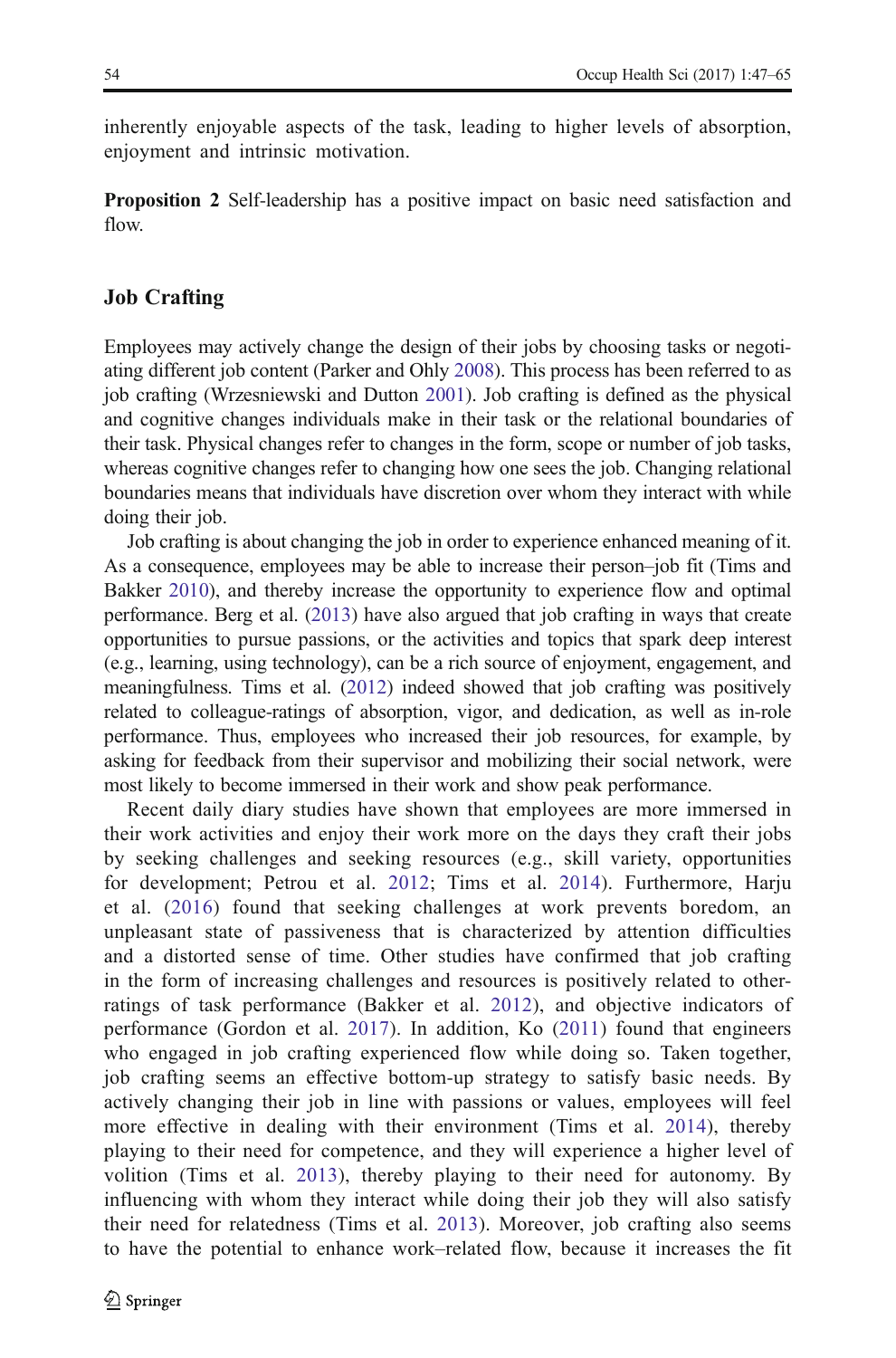between challenges and skills (Lu et al. [2014](#page-17-0)), and mobilizes the job resources needed to deal with the challenges.

Proposition 3 Job crafting has a positive impact on basic need satisfaction and flow.

#### Playful Work Design

Scholars from various backgrounds have claimed that people have a natural tendency to play, because play is intrinsically rewarding. The Dutch historian Huizinga ([1949](#page-16-0)) referred to Homo Ludens –Man the Player– and argued that play is a free and meaningful activity, carried out for its own sake. Consistent with this view, Csikszentmihalyi [\(1975\)](#page-15-0) argued that people are most human, free, and creative when they play. His research suggested that a wide range of activities, such as playing chess, climbing rocks, and playing basketball, are, for many people, enjoyable because of the inherent pleasure of the activity. Csikszentmihalyi refers to "autotelic experiences" to indicate that the activity has become a goal in itself, and fosters flow experiences (enjoyment, absorption, motivation). Can play also be used at work as a strategy to foster flow?

Barnett ([2007](#page-15-0)) defined playfulness as "the predisposition to frame (or reframe) a situation in such a way as to provide oneself (and possibly others) with amusement, humor, and/or entertainment" (p. 955). Playfulness or fun may take the form of social, interpersonal, or task activities at work of a playful or humorous nature that provide employees with amusement, enjoyment, or pleasure (Fluegge-Woolf [2014](#page-15-0)). It has been argued that fun leads to higher job satisfaction, morale, pride in work, creativity, service quality, as well as lower burnout and absenteeism (Yerkes [2007](#page-18-0)). Research has indeed shown that playfulness has robust positive relations with intrinsic motivation (e.g., Amabile et al. [1994](#page-14-0)), creativity and spontaneity (e.g., Barnett [2007](#page-15-0)), and job satisfaction (Yu et al. [2007](#page-18-0)). Proactively creating conditions at work that foster play – to which we will refer to as "playful work design" could therefore be an effective strategy to increase flow at work.

In our own qualitative research, we asked people what they do in order to "gamify" their work. The responses varied widely, and indicated that employees use playful work design in various ways. Two main categories of play activities were revealed, namely fun and competition. One HR manager indicated: "When I need to work on a boring, bureaucratic task, I gamify it by building additional tasks into the boring task. One option is to fill out the form using the fewest words possible yet covering all the content that must be addressed. This makes it a writing challenge and so, more interesting." A researcher said, "I often make a list of very specific things I need to do, for example, answering emails, reading an article, designing a survey. I then estimate how much time each task should take, and set an alarm clock for the time allotted for a task and try to beat the clock. This is fun and efficient because I do not randomly stray to do something else because I know I must beat the clock."

Although more research is needed to investigate the impact of playful work design on employee well-being and performance, playful work design seems to be a promising strategy to experience flow. By integrating amusement, humor and entertainment in their tasks, workers become more immersed in their activities and more likely to enjoy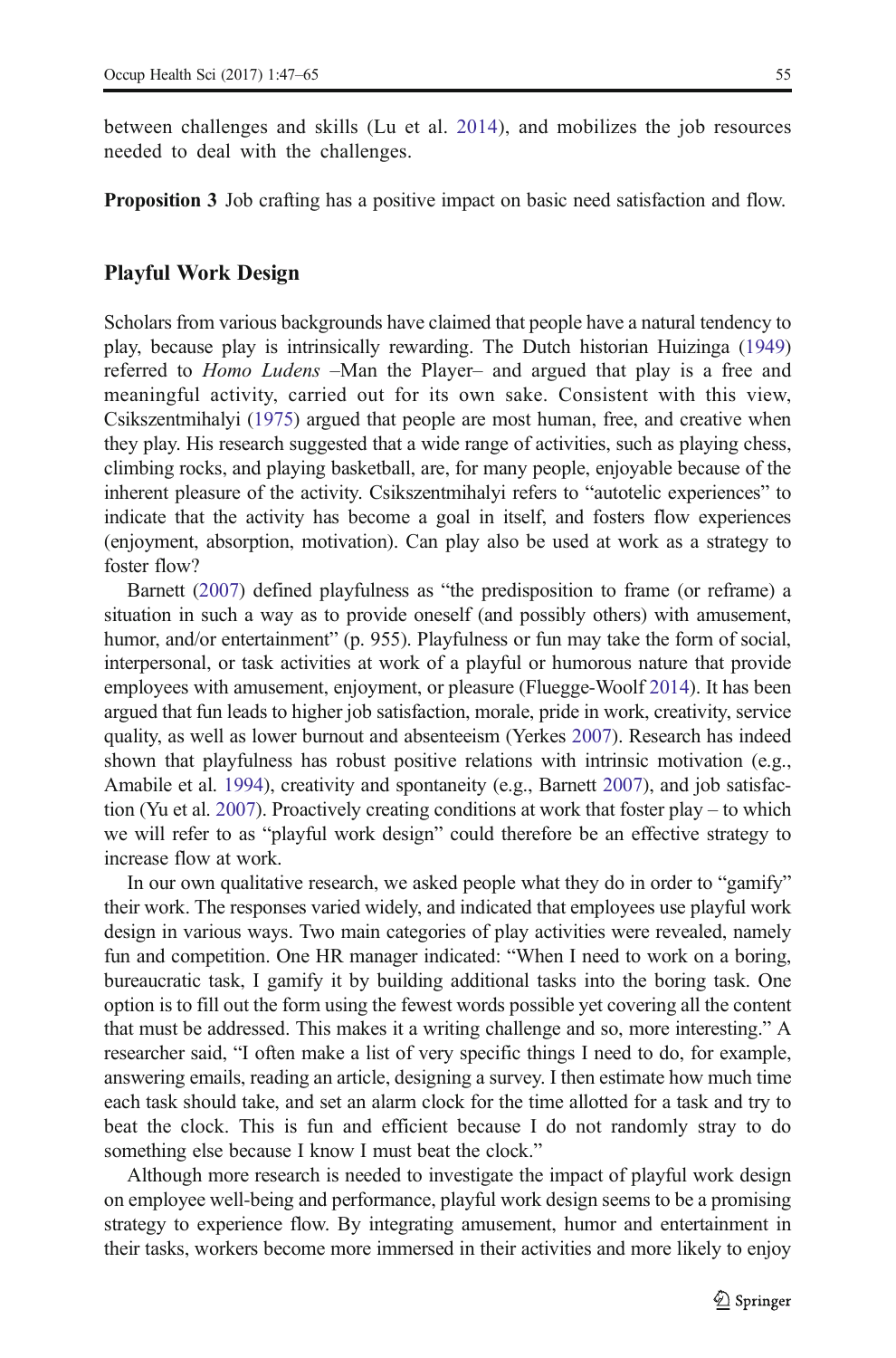it intensely (Robert [2017\)](#page-17-0). By approaching work as a game in which they try to reach self-set targets, workers may experience more volition and autonomy, whereas meeting those targets may satisfy their need for competence (Deci and Ryan [2000](#page-15-0)). Moreover, by engaging in playful and fun interactions with colleagues, playful work design may also fulfill the need for relatedness (Robert and Wilbanks [2012;](#page-17-0) Sailer et al. [2017](#page-17-0)).

Proposition 4 Playful work design has a positive impact on basic need satisfaction and flow.

#### Strengths Use

Individual strengths refer to specific individual characteristics, traits, and abilities that, when employed, are energizing and allow a person to perform at his or her personal best (Linley and Harrington [2006;](#page-17-0) Wood et al. [2011\)](#page-18-0). Examples of strengths are creativity, bravery, empathy and gratitude – all positive individual characteristics, traits, and abilities. When used, individual strengths facilitate social functioning and performance, because they enable individuals to better deal with environmental challenges. Berg et al. [\(2013](#page-15-0)) have argued that job crafting in ways that enable employees to leverage their strengths may cultivate meaningfulness by helping employees leverage what they are naturally capable of doing well (Clifton and Harter [2003\)](#page-15-0). When employees utilize their strengths during work-related activities, they can be authentic and are more likely to experience flow.

A recent study among a representative sample of more than 5000 respondents from New Zealand (Hone et al. [2015](#page-16-0)) showed that workers who reported high strengths use were no less than 18 times more likely to flourish at work than those who reported low strengths use. Using a weekly diary study in a heterogeneous sample of employees, Bakker et al. ([2017](#page-15-0)) found that weekly strengths use led to weekly work engagement (energy, dedication, and absorption), because strengths use fostered organismic valuing and authentic pride (i.e., being proud on an achievement that costs considerable effort). In a weekly follow-up study among engineers, Van Woerkom et al. [\(2016b\)](#page-18-0) found that weekly strengths use facilitated self-efficacy, work engagement, and proactive work behaviors.

Moreover, several studies have shown that strengths use is positively related to self- and other-ratings of job performance (Dubreuil et al. [2014](#page-15-0); Harzer and Ruch [2014;](#page-16-0) Van Woerkom et al. [2016a](#page-18-0)). Using a sample of German employees in various organizations and jobs, Harzer and Ruch ([2016\)](#page-16-0) showed that a strengths use intervention led to an increase in the perception of one's job as a calling as well as an increase in life satisfaction. Forest et al. ([2012\)](#page-15-0) showed that a comparable strengths intervention increased participants' use of their signature strengths and sense of harmonious passion for work, which, in turn, led to higher levels of well-being. Taken together, strengths use may foster the need for autonomy, competence, and relatedness, and indirectly foster wellbeing and performance by allowing individuals to be their authentic self, use their abilities, and thereby increase the chance that others will see them as they see themselves, leading to positive relationships (Cable et al. [2013\)](#page-15-0). Also, strengths use may contribute to work-related flow because when people are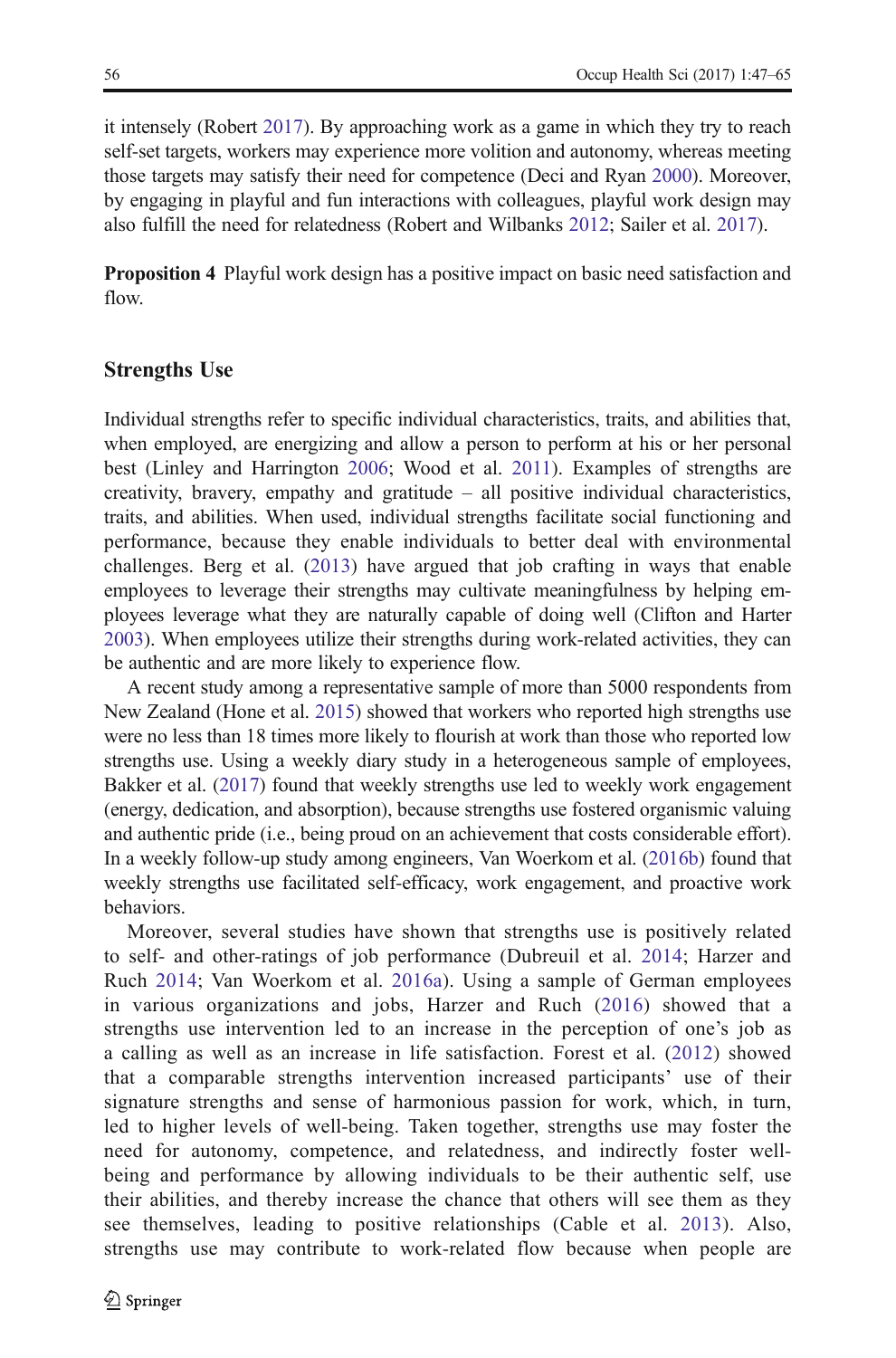doing what they do naturally best, they tend to be intrinsically motivated, excited and invigorated (Peterson and Seligman [2004](#page-17-0)).

Proposition 5 Strengths use has a positive impact on basic need satisfaction and flow.

#### Organizational Context

On the basis of previous research within the Job Demands – Resources (JD-R) framework, we can conclude that the organizational context in the form of challenging job demands and resources, as well as absence of hindrance job demands plays an important role in facilitating flow (see Bakker [2005,](#page-14-0) [2008;](#page-14-0) Demerouti [2006](#page-15-0); Peters et al. [2014](#page-17-0); Van der Heijden and Bakker [2011](#page-18-0)). Structural job demands and resources as perceived by individual employees are under the influence of top-down processes that originate in human resource practices and leadership. Albrecht et al. [\(2015](#page-14-0)) have argued that key HR practices (i.e., employee selection, socialization, performance management, and learning and development) influence the organizational climate and the job demands and resources experienced by employees in their work roles. Thus, HR practices may indirectly influence need satisfaction and work-related flow, as well as behavioral and performance outcomes. Offering some evidence for this idea, Alfes et al. [\(2013\)](#page-14-0) found that HR practices such as employment security, extensive training, decentralization of decision-making, and sharing of financial and performance information were positively related to individual organizational citizenship behaviors through (cognitive) engagement (i.e., being absorbed, concentrated, and focused).

As can be seen in Fig. [1](#page-5-0), we propose that HR practices are not only directly related to self-determination strategies on the one hand, and to basic need satisfaction and flow on the other hand, but also moderate the impact of self-determination strategies on basic need satisfaction and flow. HR practices create the optimal context in which employees may use self-leadership, proactively craft their jobs, design their work playfully, and use their strengths. HR practices provide the autonomy that is needed for successful job crafting and self-leadership (Wrzesniewski and Dutton [2001](#page-18-0)), and may offer support and a learning climate that facilitate playful work design and strengths use (Van Woerkom et al. [2016b\)](#page-18-0).

Proposition 6 HR practices strengthen the positive impact of self-determination strategies on basic need satisfaction and flow.

Transformational leadership theory (Bass [1985](#page-15-0)) proposes that effective leaders are able to inspire their followers to invest effort in common goals. Transformational leadership has been linked to many motivational outcomes in employees, including empowerment, autonomous motivation, self-efficacy, and self-concordance. Recent studies have suggested that transformational leaders provide job resources to their employees, such as support, feedback and opportunities for growth (Breevaart et al. [2014a,](#page-15-0) [b\)](#page-15-0). These resources, in turn, influence work engagement – a construct highly related to flow. Hence, transformational leaders can be expected to facilitate the workrelated flow of their followers by sparking their intrinsic motivation and by providing job resources. Consistent with this position, Van der Heijden and Bakker [\(2011\)](#page-18-0) found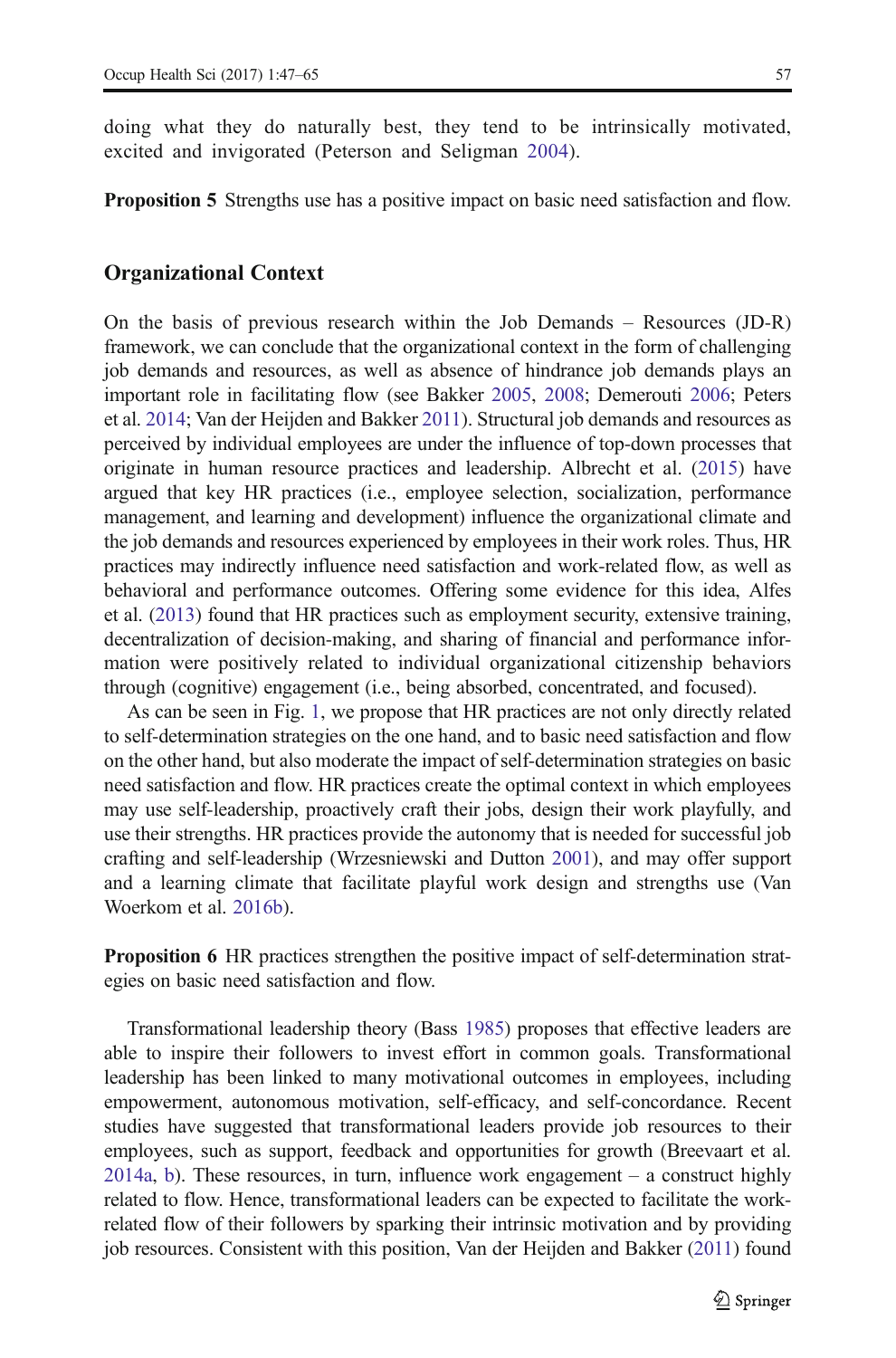that transformational leadership had a positive impact on work-related flow. Transformational leaders also facilitate the basic needs satisfaction of their followers by providing them with feedback, tasks that match their abilities, and job control, thereby playing to their needs for competence and autonomy (Hetland et al. [2015;](#page-16-0) Kovjanic et al. [2012\)](#page-16-0). The need for relatedness is satisfied by giving personal attention and social support (Breevaart et al. [2014a](#page-15-0); Deci and Vansteenkiste [2004;](#page-18-0) Kovjanic et al. [2012\)](#page-16-0).

As can be seen in Figure [1,](#page-5-0) we propose that in addition to having main effects on need satisfaction and flow, transformational leadership may strengthen the impact of self-determination strategies on need satisfaction and flow. The reason for this is twofold. First, transformational leaders facilitate trust among their followers by giving them individual attention, and encourage them to come up with creative solutions for problems and do more than their formal duties (Burns [1978\)](#page-15-0). This creates a safe climate, which is a precondition for effective self-leadership, job crafting, playful work design, and strengths use at work. Second, transformational leaders may create an optimal work environment with sufficient job autonomy and other resources that enable effective use of self-determination strategies.

Proposition 7 Transformational leadership behavior strengthens the positive impact of self-determination strategies on basic need satisfaction and flow.

#### Personal Resources

Personal resources are positive self-evaluations that are linked to resiliency and refer to individuals' sense of their ability to control and impact their environments successfully (Hobfoll et al. [2003\)](#page-16-0). Positive self-evaluations predict goal setting, motivation, performance, and other desirable outcomes (Judge et al. [2004\)](#page-16-0). The reason for this is that the higher an individual's personal resources, the more positive the person's self-respect, and the higher the likelihood that the person's goals are consistent with developing interests and values (Judge et al. [2005\)](#page-16-0). Individuals with such goal self-concordance are intrinsically motivated to pursue their goals, and as a result, perform better and are more satisfied (see also, Luthans and Youssef [2007\)](#page-17-0).

Self-efficacy is arguably the most studied personal resource that has shown its impact in various different life domains. General self-efficacy can be defined as "people's beliefs about their capabilities to produce designated levels of performance that exercise influence over events that affect their lives" (Bandura [1994](#page-15-0), v.4, p. 71). Salanova et al. ([2006](#page-17-0)) investigated the link between self-efficacy and work-related flow over a time-period of eight months. They found that perceptions of self-efficacy were both predictors and outcomes of flow, suggesting that this personal resource has a reciprocal relationship with flow. According to Bandura ([2001](#page-15-0)), efficacy beliefs contribute to flow by influencing (a) the challenges people pursue, (b) the effort they expend, and (c) their perseverance in the face of obstacles.

Optimism is another important personal resource referring to the belief that one will generally experience good outcomes in life (Scheier et al. [2001](#page-17-0)). Optimists are better able to confront with threatening situations because they adopt active coping strategies, resulting in a better adaptation at work (Luthans and Youssef [2007](#page-17-0)). In their study among teachers, Beard et al. ([2010](#page-15-0)) investigated the link between teachers' optimism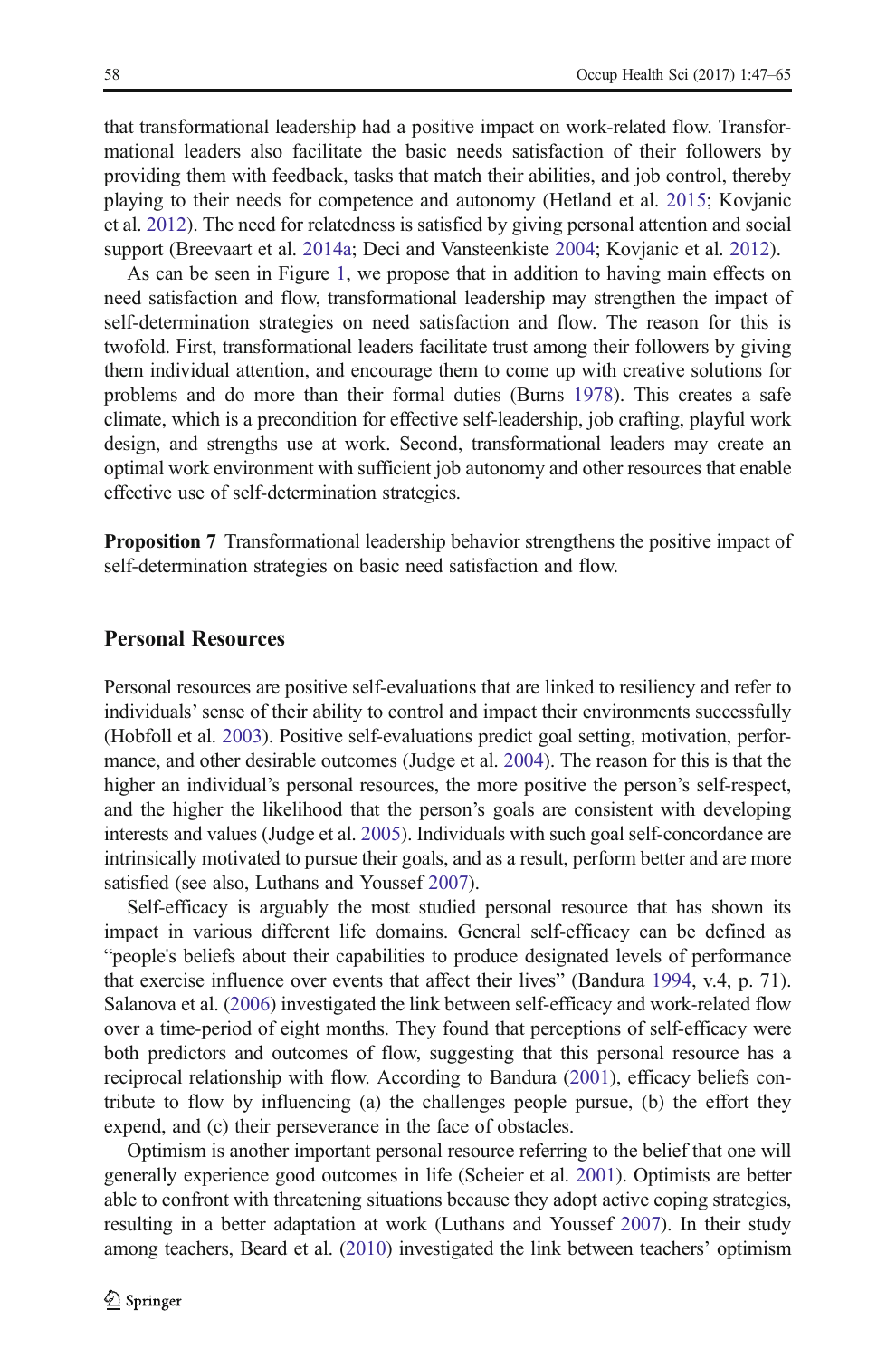(regarding their ability to influence students) and work-related flow. The results showed that optimism was positively related to multi-faceted indicators of flow, including loss of self-consciousness, concentration, transformation of time, sense of control, and merging of awareness and behavior. Since personal resources foster the tendency to create challenges, pursue goals, and invest considerable effort in work tasks, personal resources can be expected to satisfy basic needs and have a positive impact on flow.

Proposition 8 Personal resources have a positive impact on basic need satisfaction and flow.

In the self-determination model of flow, we also position personal resources as moderators of the self-determination strategies – flow relationship. Self-efficacy may moderate the link between self-determination strategies and flow because workers with high levels of self-efficacy are more ambitious in the goals they set for their selfdetermination strategies, will invest more effort in these strategies, and will persist when being confronted with setbacks (Bandura [2001](#page-15-0)). In addition, personal resources such as self-efficacy and optimism offer employees the psychological capital that is needed to make self-determination strategies effective. We propose that employees need personal resources such as self-efficacy and optimism to make self-leadership, job crafting, playful work design and strengths use effective, because personal resources determine the effort employees expend, and their perseverance in the face of obstacles (e.g., Bakker and Sanz-Vergel [2013](#page-15-0)).

Proposition 9 Personal resources strengthen the positive impact of self-determination strategies on basic need satisfaction and flow.

## **Discussion**

Until now, the academic literature on work-related flow has largely treated employees as passive individuals who are dependent on a challenging and resourceful environment for their flow experiences. This is remarkable, especially given the fact that today's work organizations require workers at all levels to take more responsibility for their own jobs and work behaviors (Neck et al. [2006\)](#page-17-0). Moreover, many individuals work without a direct supervisor or are self-employed. In this paper, we aimed to contribute to flow theory by arguing that people may use self-determination strategies to create their own flow experiences. Although we outlined four specific self-determination strategies in our paper, future research needs to establish the relative importance of each of these strategies, and needs to identify other proactive work behaviors that potentially qualify as self-determination strategies. For instance, proactive behaviors regarding maintaining physical fitness might also affect the level of energy that is required to get into a state of flow. Further research is also needed to establish to what extent the four self-determination strategies we propose are distinct from each other. For instance, job crafting may partly overlap with strengths use when workers craft their job towards their strengths (Kooij et al. [2017](#page-16-0)). Also, job crafting in the form of increasing job resources may overlap with self-leadership in the form of natural reward strategies.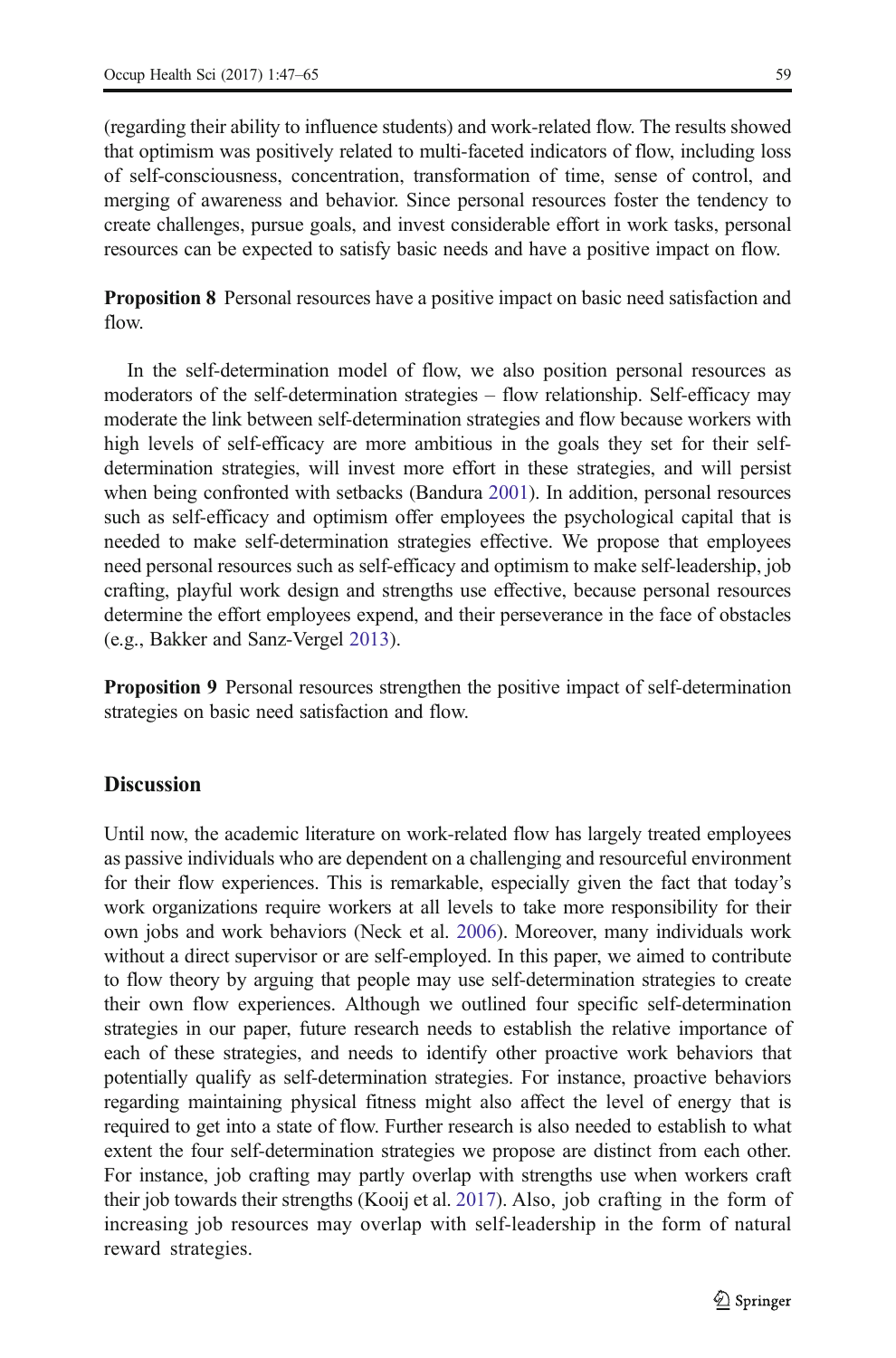Our model includes a feedback loop in which flow experiences lead to better performance, which in turn may feed back into personal resources and the organizational context. For instance, after an episode that was characterized by a state of flow and excellent performance, workers may have developed higher levels of self-efficacy and optimism (personal resources), and may be trusted with autonomy and opportunities for participation in decision-making (job resources). Also, based on broad-andbuild theory (Fredrickson [2001](#page-16-0)), the positive emotions that go along with a state of flow make it more likely that people build social resources such as colleague support and supervisory coaching. In such a way, increased performance may eventually also lead to more flow experiences. Future studies with longitudinal designs need to verify this presumed upward spiral, and, importantly, need to establish which specific aspects of performance lead to increases in which specific job and personal resources.

Our article contributes to self-determination theory that in spite of its name seems to largely ignore self-regulatory behavior. Surprisingly, most studies in the field seem to focus on (external) environments conducive to basic needs satisfaction – for instance, environments that provide autonomy support. Although this approach is certainly valuable, as it points out how we may design jobs that fulfill people's basic needs, it also makes individuals rather dependent on their work environment. Focusing on how workers may use self-determination strategies to satisfy their basic needs and create flow experiences is more in line with the proposition that employees play an active role in the design of their job (Berg et al. [2010](#page-15-0)), and in the negotiation of their idiosyncratic employment arrangement (Rousseau et al. [2006](#page-17-0)). However, the viewpoint that workers may employ self-determination strategies to satisfy their basic needs and create flow experiences cannot replace the viewpoint that organizations need to offer meaningful and resourceful jobs to their employees.

Our model proposes that contextual variables, such as the type of leadership and HR practices in the organization moderate the effectiveness of selfdetermination strategies in achieving basic needs satisfaction and flow. This means that although our model proposes that workers are able to take their flow experiences in their own hands, they are still to some extent dependent upon the challenges and resources available in the work environment. This may apply more to some behavioral strategies than to other. For example, in order to change the design of their jobs by negotiating different job content, workers will be more dependent upon their supervisor and the existing work environment than in order to apply self-leadership behaviors such as using constructive thought patterns. Future studies should examine the organizational contexts that are needed for specific self-determination strategies.

Although all the strategies that we propose refer to learned behavior, personality traits may influence the likelihood that a person uses these strategies. For instance, previous research has indicated that self-leadership is associated with traits like extraversion, conscientiousness, and emotional stability (Houghton et al. [2004;](#page-16-0) Williams [1997](#page-18-0)). In addition, job crafting is positively related to proactive personality. Future research needs to investigate the relationship between personality and the different self-determination strategies that we propose. Furthermore, it would be important to investigate how the use of self-determination strategies can be stimulated with training interventions. Several field experiments have shown that relative short workshops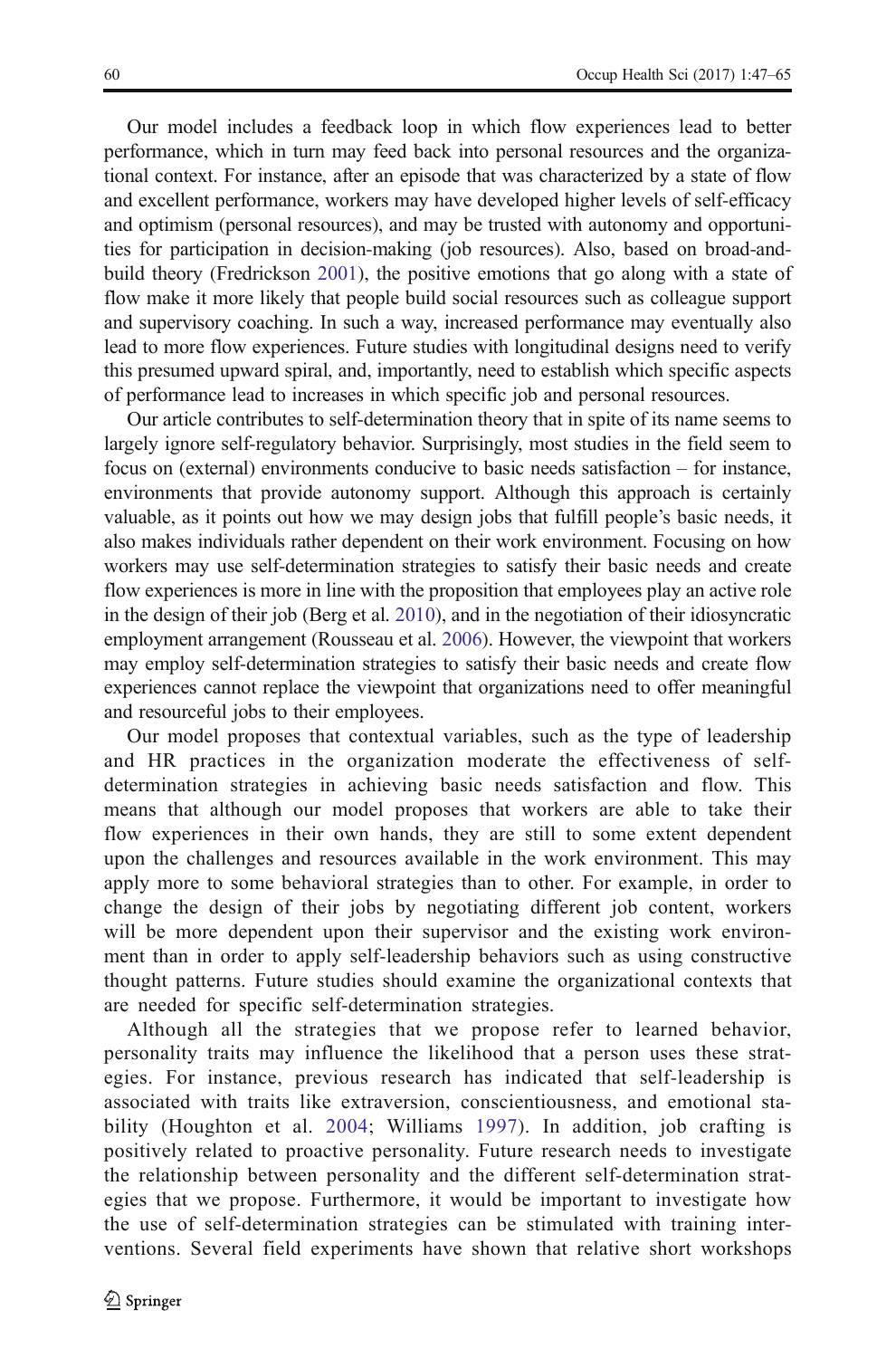<span id="page-14-0"></span>or trainings may be effective in stimulating employee strengths use (e.g., Forest et al. [2012](#page-15-0)), job crafting (Van Wingerden et al. [2017](#page-18-0); Kooij et al. [2017](#page-16-0)), and self-leadership (Neck and Manz [1996](#page-17-0)). Therefore, HR professionals may support workers in developing self-determination strategies by investing in training, coaching, or online tools.

## Conclusion

Workers who are in flow are intensely involved in their activities and experience great pleasure. Working environments offering sufficient job challenges and resources may facilitate such experiences, and indirectly promote job performance. In this article, we argued that workers may proactively optimize their experiences at work through self-leadership, job crafting, playful work design, and strengths use. These self-determination strategies satisfy basic psychological needs, contribute to flow, and indirectly facilitate job performance. We have argued that these strategies will work particularly well for workers with sufficient personal resources. Further, organizations may facilitate the impact of employee proactive behavior by implementing HR practices and by facilitating transformational leadership behaviors. We hope that the selfdetermination model of flow will inspire and help researchers and practitioners who want to facilitate optimal experiences at work.

#### Compliance with Ethical Standards

Conflict of Interest On behalf of all authors, the corresponding author states that there is no conflict of interest.

Open Access This article is distributed under the terms of the Creative Commons Attribution 4.0 International License (http://creativecommons.org/licenses/by/4.0/), which permits unrestricted use, distribution, and reproduction in any medium, provided you give appropriate credit to the original author(s) and the source, provide a link to the Creative Commons license, and indicate if changes were made.

## **References**

- Albrecht, S., Bakker, A. B., Gruman, J., Macey, W., & Saks, A. (2015). Employee engagement, human resource management practices and competitive advantage: an integrated approach. Journal of Organizational Effectiveness: People and Performance, 2, 7–35.
- Alfes, K., Shantz, A. D., Truss, C., & Soane, E. C. (2013). The link between perceived human resource management practices, engagement and employee behaviour: a moderated mediation model. International Journal of Human Resource Management, 24, 330–351.
- Amabile, T. M., Hill, K. G., Hennessey, B. A., & Tighe, E. M. (1994). The work preference inventory: assessing intrinsic and extrinsic motivational orientations. Journal of Personality and Social Psychology, 66, 950–967.
- Bakker, A. B. (2005). Flow among music teachers and their students: the crossover of peak experiences. Journal of Vocational Behavior, 66, 26–44.
- Bakker, A. B. (2008). The work-related flow inventory: construction and initial validation of the WOLF. Journal of Vocational Behavior, 72, 400–414.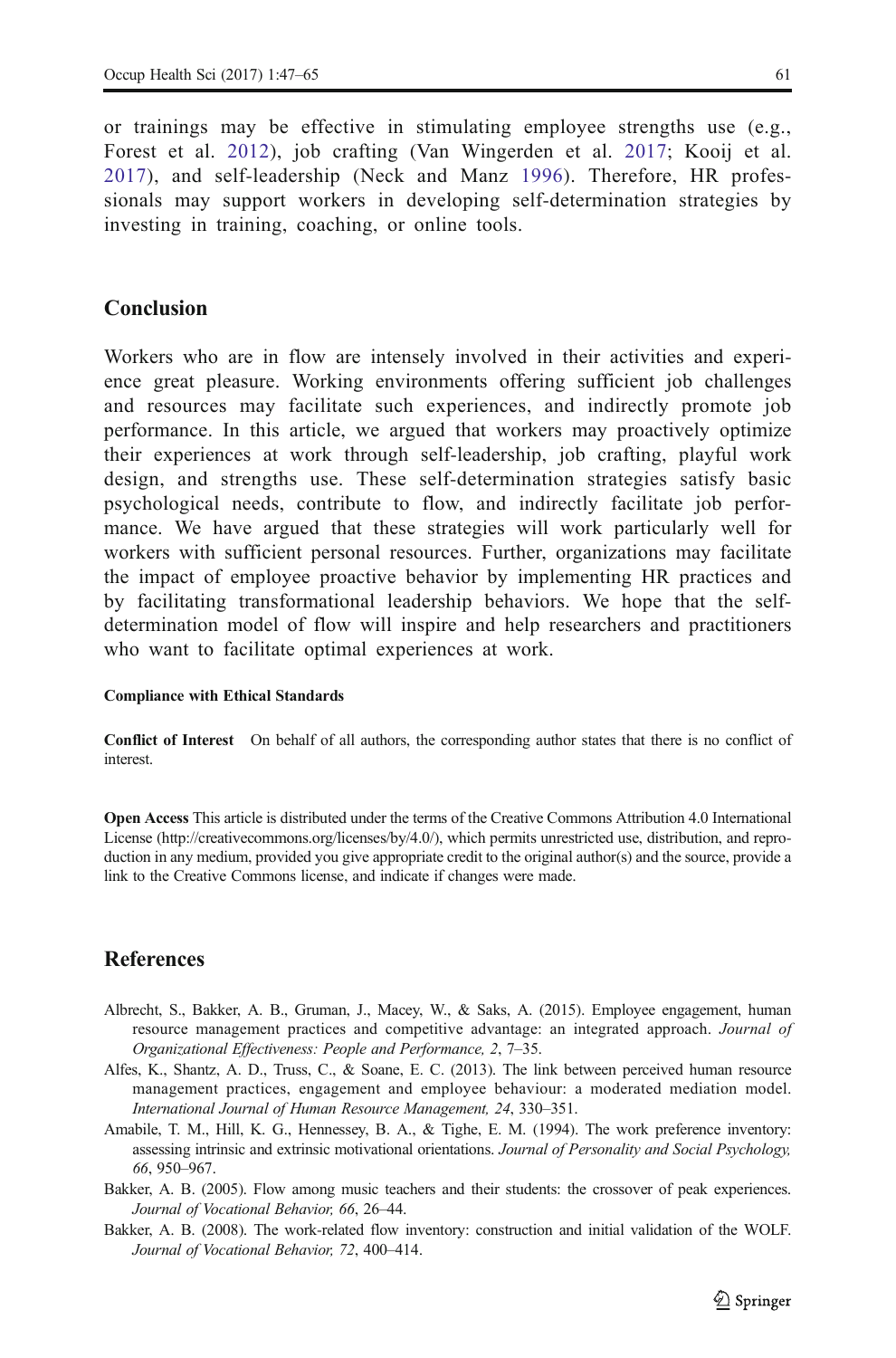- <span id="page-15-0"></span>Bakker, A. B., & Sanz-Vergel, A. I. (2013). Weekly work engagement and flourishing: the role of hindrance and challenge demands. Journal of Vocational Behavior, 83, 397–409.
- Bakker, A. B., Demerouti, E., & Euwema, M. C. (2005). Job resources buffer the impact of job demands on burnout. Journal of Occupational Health Psychology, 10, 170–180.
- Bakker, A. B., Tims, M., & Derks, D. (2012). Proactive personality and job performance: the role of job crafting and work engagement. Human Relations, 65, 1359–1378.
- Bakker, A. B., Demerouti, E., & Sanz-Vergel, A. I. (2014). Burnout and work engagement: the JD-R approach. Annual Review of Organizational Psychology and Organizational Behavior, 1, 389–411.
- Bakker, A. B., Peeters, S., & Oerlemans, W. G. M. (2017). Weekly strengths use and work engagement. Manuscript in preparation.
- Bandura, A. (1994). Self-efficacy. In V. S. Ramachaudran (Ed.), Encyclopedia of human behavior (Vol. 4, pp. 71–81). New York: Academic Press.
- Bandura, A. (2001). Social cognitive theory: an agentic perspective. Annual Review of Psychology, 52, 1–26.
- Barnett, L. A. (2007). The nature of playfulness in young adults. Personality and Individual Differences, 43, 949–958.
- Bass, B. M. (1985). Leadership performance beyond expectations. New York: Academic Press.
- Baumeister, R. F., & Leary, M. R. (1995). The need to belong: desire for interpersonal attachments as a fundamental human motivation. Psychological Bulletin, 117, 497–529.
- Beard, K. S., Hoy, W. K., & Hoy, A. W. (2010). Academic optimism of individual teachers: confirming a new construct. Teaching and Teacher Education, 26, 1136–1147.
- Berg, J. M., Wrzesniewski, A., & Dutton, J. E. (2010). Perceiving and responding to challenges in job crafting at different ranks: When proactivity requires adaptivity. Journal of Organizational Behavior, 31, 158–186.
- Berg, J. M., Dutton, J. E., & Wrzesniewski, A. (2013). Job crafting and meaningful work. In B. J. Dik, Z. S. Byrne, & M. F. Steger (Eds.), Purpose and meaning in the workplace (pp. 81–104). Washington, DC: American Psychological Association.
- Breevaart, K., Bakker, A. B., Demerouti, E., Sleebos, D. M., & Maduro, V. (2014a). Uncovering the underlying relationship between transformational leaders and followers' task performance. Journal of Personnel Psychology, 13, 194–203.
- Breevaart, K., Bakker, A. B., Hetland, J., Demerouti, E., Olsen, O. K., & Espevik, R. (2014b). Daily transactional and transformational leadership and daily employee engagement. Journal of Occupational and Organizational Psychology, 87, 138–157.
- Burns, J. M. (1978). Leadership. New York: Harper & Row.
- Cable, D. M., Gino, F., & Staats, B. R. (2013). Breaking them in or eliciting their best? Reframing socialization around newcomers' authentic self-expression. Administrative Science Quarterly, 58, 1–36.
- Cavanaugh, M. A., Boswell, W. R., Roehling, M. V., & Boudreau, J. W. (2000). An empirical examination of self-reported work stress among U.S. managers. Journal of Applied Psychology, 85, 65–74.
- Clarke, S. G., & Haworth, J. T. (1994). "Flow" experience in the daily lives of sixth-form college students. British Journal of Psychology, 85, 511–523.
- Clifton, D. O., & Harter, J. K. (2003). Investing in strengths. In K. S. Cameron, J. E. Dutton, & R. E. Quinn (Eds.), Positive Organizational Scholarship: Foundations of a new discipline (pp. 111–121). San Francisco: Berret-Koehler.
- Csikszentmihalyi, M. (1975). Beyond boredom and anxiety: Experiencing flow in work and play (2nd ed.). San Francisco: Jossey Bass.
- Csikszentmihalyi, M. (1997). Finding flow: The psychology of engagement with everyday life. New York: HarperCollins.
- deCharms, R. (1968). Personal causation. New york: Academic Press.
- Deci, E. L., & Ryan, R. M. (2000). The "what" and "why" of goal pursuits: human needs and the selfdetermination of behavior. Psychological Inquiry, 11, 227–268.
- Demerouti, E. (2006). Job characteristics, flow, and performance. The moderating role of conscientiousness. Journal of Occupational Health Psychology, 11, 266–280.
- Demerouti, E., Bakker, A. B., Nachreiner, F., & Schaufeli, W. B. (2001). The job demands—resources model of burnout. Journal of Applied Psychology, 86, 499–512.
- Dubreuil, P., Forest, J., & Courcy, F. (2014). From strengths use to work performance: the role of harmonious passion, subjective vitality, and concentration. The Journal of Positive Psychology, 9, 335–349.
- Fluegge-Woolf, E. R. (2014). Play hard, work hard: fun at work and job performance. Management Research Review, 37, 682–705.
- Forest, J., Mageau, G. V. A., Crevier-Braud, L., Bergeron, L., Dubreuil, P., & Lavigne, G. V. L. (2012). Harmonious passion as an explanation of the relation between signature strengths' use and well-being at work: test of an intervention program. Human Relations, 65, 1233–1252.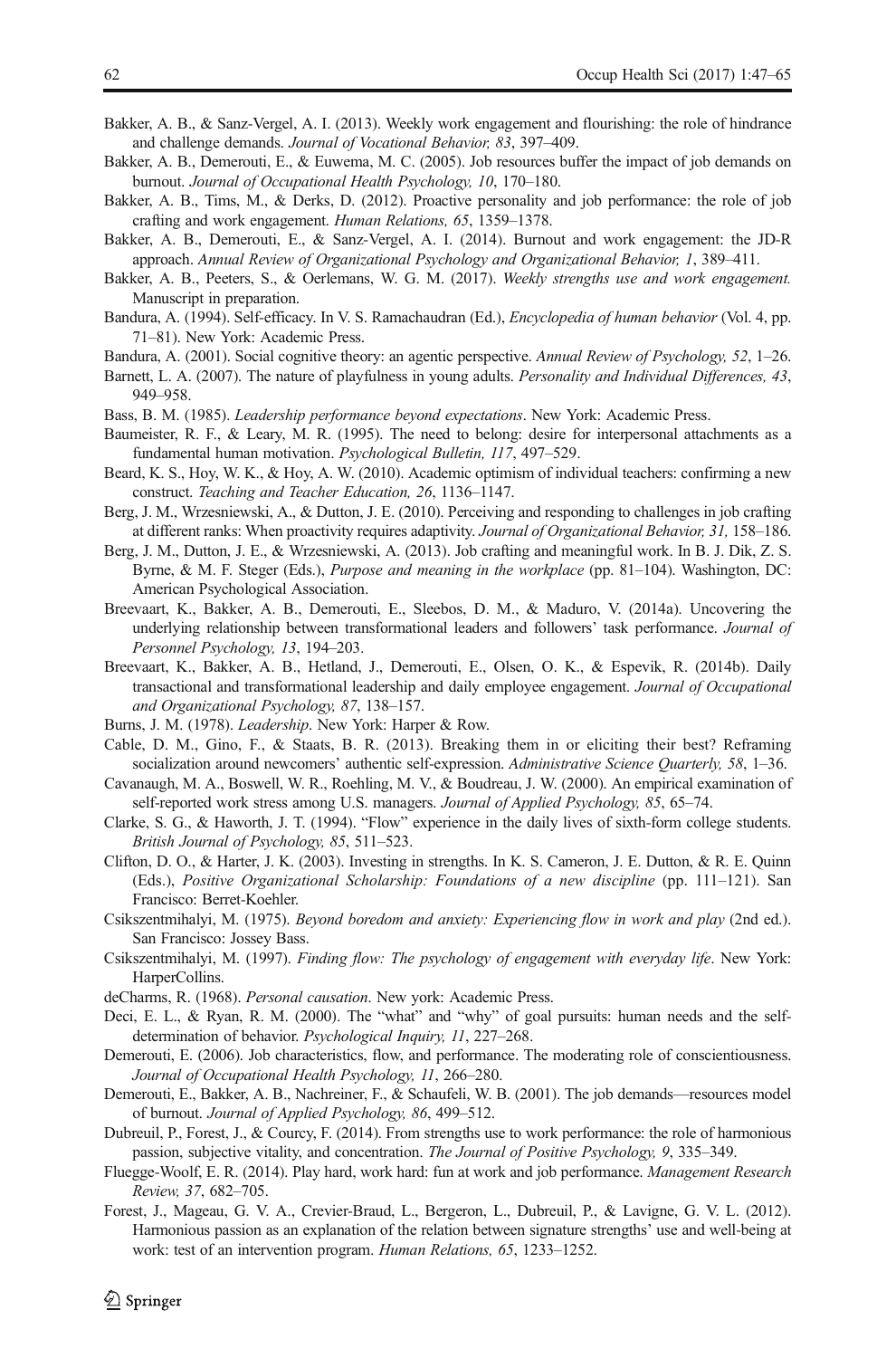- <span id="page-16-0"></span>Fredrickson, B. L. (1998). What good are positive emotions? Review of General Psychology, 2, 300–319.
- Fredrickson, B. L. (2001). The role of positive emotions in positive psychology: the broaden-and-build theory of positive emotions. American Psychologist, 56, 218–226.
- Fullagar, C., & Delle Fave, A. (2017). Flow at work: Measurement and implications. New York: Routledge.
- Fullagar, C. J., & Kelloway, E. K. (2009). Flow at work: an experience sampling approach. Journal of Occupational and Organizational Psychology, 82, 595–615.
- Gagné, M., & Vansteenkiste, M. (2013). Self-determination theory's contribution to Positive Organizational Psychology. In A. B. Bakker (Ed.), Advances in Positive Organizational Psychology (Vol. 1, pp. 61–82). Bingley: Emerald.
- Geyser, I., Geldenhuys, M., & Crous, F. (2015). The dimensionality of the work-related flow inventory (WOLF): a South African study. Journal of Psychology in Africa, 25, 282–287.
- Gordon, H. J., Demerouti, E., Le Blanc, P. M., Bakker, A. B., Bipp, T., & Verhagen, M. A. (in press). Individual job redesign: job crafting interventions in healthcare. Journal of Vocational Behavior. <https://doi.org/10.1016/j.jvb.2017.07.002>.
- Hackman, J. R., & Oldham, G. R. (1980). Work redesign. Reading, MA: Addison Wesley.
- Happell, B., Gaskin, C., & Platania-Phung, C. (2015). The construct validity of the work-related flow inventory in a sample of Australian workers. The Journal of Psychology: Interdisciplinary and Applied, 149, 42–62.
- Harackiewicz, J. M., & Elliot, A. J. (1998). The joint effects of target and purpose goals on intrinsic motivation: a mediational analysis. Personality and Social Psychology Bulletin, 24, 657–689.
- Harju, L. K., Hakanen, J. J., & Schaufeli, W. B. (2016). Can job crafting reduce job boredom and increase work engagement? A three-year cross-lagged panel study. Journal of Vocational Behavior, 95, 11–20.
- Harris, D. J., Vine, S. J., & Wilson, M. R. (2017). Is flow really effortless? The complex role of effortful attention. Sport, Exercise, and Performance Psychology, 6, 103–114.
- Harzer, C., & Ruch, W. (2014). The role of character strengths for task performance, job dedication, interpersonal facilitation, and organizational support. Human Performance, 27, 183–205.
- Harzer, C., & Ruch, W. (2016). Your strengths are calling: preliminary results of a web-based strengths intervention to increase calling. Journal of Happiness Studies, 17, 2237–2256.
- Hetland, J., Hetland, H., Bakker, A. B., Demerouti, E., Andreassen, C. S., & Pallesen, S. (2015). Psychological need fulfillment as a mediator of the relationship between transformational leadership and positive job attitudes. Career Development International, 20, 464–481.
- Hobfoll, S. E., Johnson, R. J., Ennis, N., & Jackson, A. P. (2003). Resource loss, resource gain, and emotional outcomes among inner city women. Journal of Personality and Social Psychology, 84, 632–643.
- Hofslett Kopperud, K., & Vivoll Straume, L. (2009). Flow a positive experience. In M. Christensen (Ed.), Validation and test of central concepts in positive work and organizational psychology (pp. 30–39). Copenhagen: Nordic Council of Ministers.
- Hone, L. C., Jarden, A., Duncan, S., & Schofield, G. M. (2015). Flourishing in New Zealand workers: associations with lifestyle behaviors, physical health, psychosocial, and work-related indicators. Journal of Occupational and Environmental Medicine, 57, 973–983.
- Houghton, J. D., & Neck, C. P. (2002). The revised self-leadership questionnaire: testing a hierarchical factor structure for self-leadership. Journal of Managerial Psychology, 17, 672–691.
- Houghton, J. D., Bonham, T., Neck, C. P., & Singh, K. (2004). The relationship between self-leadership and personality: a comparison of hierarchical factor structures. Journal of Managerial Psychology, 19, 427– 441.
- Huizinga, J. (1949). Homo ludens: A study of the play-element in culture. London: Routledge & Kegan Paul.
- Jackson, S. A., & Marsh, H. W. (1996). Development and validation of a scale to measure optimal experience: the flow state scale. Journal of Sport and Exercise Psychology, 18, 17–35.
- Judge, T. A., Van Vianen, A. E. M. & De Pater, I. (2004). Emotional stability, core selfevaluations, and job outcomes: A review of the evidence and an agenda for future research. Human Performance, 17, 325346.
- Judge, T. A., Bono, J. E., Erez, A., & Locke, E. A. (2005). Core self-evaluations and job and life satisfaction: the role of self-concordance and goal attainment. Journal of Applied Psychology, 90, 257–268.
- Ko, I. (2011). Crafting a job: Creating optimal experiences at work. Unpublished Doctoral Dissertation. Claremont, CA.
- Kooij, T. A. M., Van Woerkom, M., Wilkenloh, J., Dorenbosch, L., & Denissen, J. J. A. (2017). Job crafting towards strengths and interests: the effects of a job crafting intervention on person-job fit and the role of age. Journal of Applied Psychology, 102, 971–981.
- Kovjanic, S., Schuh, S. C., Jonas, K., Van Quaquebeke, N., & Van Dick, R. (2012). How do transformational leaders foster positive employee outcomes? A self-determination-based analysis of employees' needs as mediating links. Journal of Organizational Behavior, 33, 1031–1052.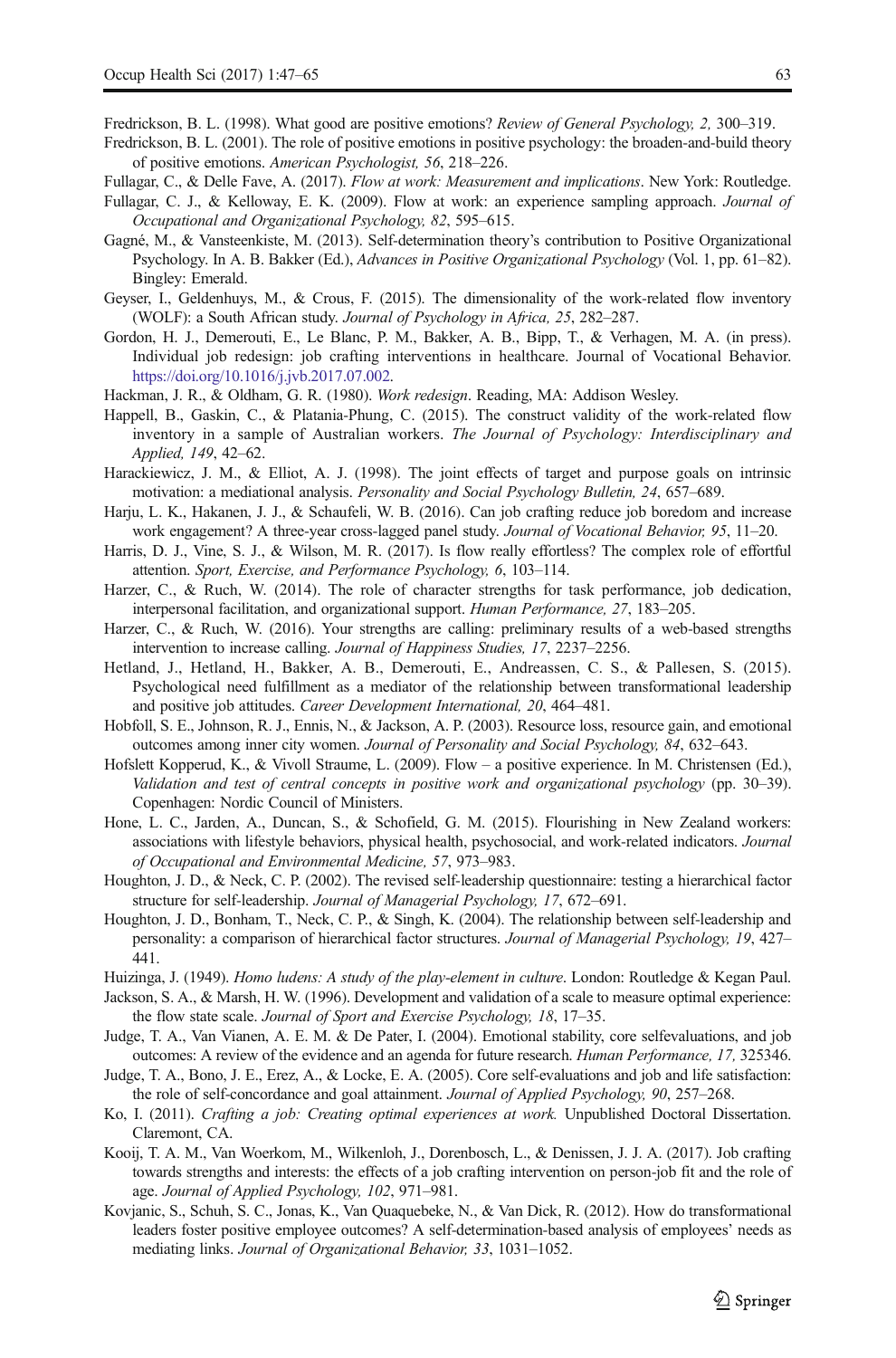- <span id="page-17-0"></span>Larson, R., & Richards, M. H. (1994). Divergent realities: The emotional lives of mothers, fathers, and adolescents. New York: Basic Books.
- LePine, J. A., Podsakoff, N. P., & LePine, M. A. (2005). A meta-analytic test of the challenge stressor– hindrance stressor framework: an explanation for inconsistent relationships among stressors and performance. Academy of Management Journal, 48, 764–775.

Linley, P. A., & Harrington, S. (2006). Playing to your strengths. The Psychologist, 19, 86–89.

- Lu, C., Wang, H., Lu, J., Du, D., & Bakker, A. B. (2014). Does work engagement increase person–job fit? The role of job crafting and job insecurity. Journal of Vocational Behavior, 84, 142–152.
- Luthans, F., & Youssef, C. M. (2007). Emerging positive organizational behavior. Journal of Management, 33, 321–349.
- Mäkikangas, A., Bakker, A. B., Aunola, K., & Demerouti, E. (2010). Job resources and flow at work: modelling the relationship via latent growth curve and mixture model methodology. Journal of Occupational and Organizational Psychology, 83, 795–814.
- Moneta, G. B. (2012). Opportunity for creativity in the job as a moderator of the relation between trait intrinsic motivation and flow in work. Motivation and Emotion, 36, 491–503.
- Neck, C. P., & Manz, C. C. (1996). Thought self-leadership: the impact of mental strategies training on employee cognition, behavior, and affect. Journal of Organizational Behavior, 17, 445–467.
- Neck, C. P., Neck, C. P., & Houghton, J. D. (2006). Two decades of self-leadership theory and research: past developments, present trends, and future possibilities. Journal of Managerial Psychology, 21, 270–295.
- Parker, S. K., & Ohly, S. (2008). Designing motivating jobs: An expanded framework for linking work characteristics and motivation. In R. Kanfer, G. Chen, & R. D. Pritchard (Eds.), Work motivation: Past, present and future (pp. 233–284). New York: LEA/Psychology Press.
- Parker, S. K., Bindl, U. K., & Strauss, K. (2010). Making things happen: a model of proactive motivation. Journal of Management, 36, 827–856.
- Peters, P., Poutsma, E., Van der Heijden, B. I. J. M., Bakker, A. B., & De Bruijn, T. (2014). Enjoying new ways to work: an HRM process approach to study flow. Human Resource Management, 53, 271–290.
- Peterson, C., & Seligman, M. E. P. (2004). Character strengths and virtues: A handbook and classification. New York, NY: Oxford University Press.
- Petrou, P., Demerouti, E., Peeters, M. C. W., Schaufeli, W. B., & Hetland, J. (2012). Crafting a job on a daily basis: contextual antecedents and the effect of work engagement. Journal of Organizational Behavior, 33, 1120–1141.
- Robert, C. (Ed.). (2017). The psychology of humor at work. East Sussex: Routledge.
- Robert, C., & Wilbanks, J. E. (2012). The wheel model of humor: humor events and affect in organizations. Human Relations, 65, 1069–1097.
- Rousseau, D. M., Ho, V. T., & Greenberg, J. (2006). I-deals: idiosyncratic terms in employment relationships. Academy of Management Review, 31, 977–994.
- Sailer, M., Hense, J. U., Mayr, S. K., & Mandl, H. (2017). How gamification motivates: an experimental study of the effects of specific game design elements on psychological need satisfaction. Computers in Human Behavior, 69, 371–380.
- Salanova, M., Bakker, A. B., & Llorens, S. (2006). Flow at work: evidence for an upward spiral of personal and organizational resources. Journal of Happiness Studies, 7, 1–22.
- Scheier, M. F., Carver, C. S., & Bridges, M. W. (2001). Optimism, pessimism, and psychological well-being. In E. C. Chang (Ed.), Optimism and pessimism: Implications for theory, research, and practice (pp. 189– 216). Washington DC: American Psychological Association.
- Schiepe-Tiska, A., & Engeser, S. (2017). Measuring flow at work. In C. Fullagar & A. Delle Fave (Eds.), Flow at work: Measurement and implications (pp. 28–49). New York: Routledge.
- Tadic, M., Bakker, A. B., & Oerlemans, W. G. M. (2015). Challenge versus hindrance job demands and wellbeing: a diary study on the moderating role of job resources. Journal of Occupational and Organizational Psychology, 88, 702–725.
- Tims, M., & Bakker, A. B. (2010). Job crafting: towards a new model of individual job redesign. South African Journal of Industrial Psychology, 36, 1–9.
- Tims, M., Bakker, A. B., & Derks, D. (2012). Development and validation of the job crafting scale. Journal of Vocational Behavior, 80, 173–186.
- Tims, M., Bakker, A. B., & Derks, D. (2013). The impact of job crafting on job demands, job resources, and well-being. Journal of Occupational Health Psychology, 18, 230–240.
- Tims, M., Bakker, A. B., & Derks, D. (2014). Daily job crafting and the self-efficacy performance relationship. Journal of Managerial Psychology, 29, 490–507.